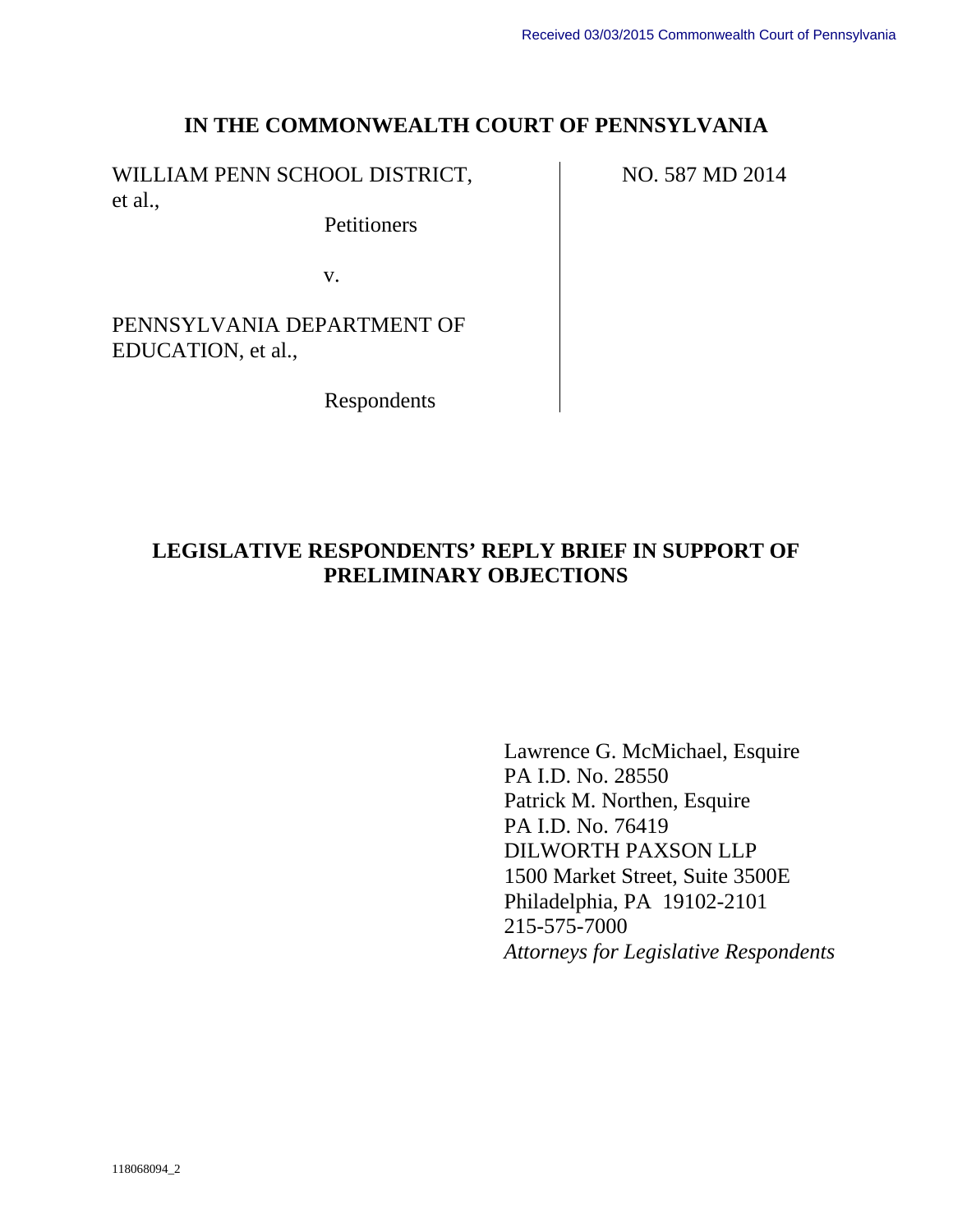# **TABLE OF CONTENTS**

| I.        |    |                                                                                                                              |                                                                                                                                   |  |  |
|-----------|----|------------------------------------------------------------------------------------------------------------------------------|-----------------------------------------------------------------------------------------------------------------------------------|--|--|
| $\Pi$ .   |    |                                                                                                                              |                                                                                                                                   |  |  |
|           | A. | Marrero and Danson are Controlling and Cannot Be Distinguished. 3                                                            |                                                                                                                                   |  |  |
|           |    | 1.                                                                                                                           | The Supreme Court's Previous Decisions Are Directly On                                                                            |  |  |
|           |    | 2.                                                                                                                           | Petitioners Fail To Show That The Commonwealth's Current                                                                          |  |  |
|           |    | 3.                                                                                                                           | This Court May Not Overrule The Supreme Court's Decision In                                                                       |  |  |
| <b>B.</b> |    |                                                                                                                              | Petitioners' Detailed Justiciability Analysis Misconstrues                                                                        |  |  |
|           | C. |                                                                                                                              | The Court Must Reject Petitioners' Appeal To Public Policy17                                                                      |  |  |
|           | D. | Legislative Respondents have Satisfied the Requirements of The<br>Pennsylvania Constitution by Adopting a "System" of Public |                                                                                                                                   |  |  |
|           | Ε. | Petitioners' Equal Protection Clause Challenge Also Fails To State                                                           |                                                                                                                                   |  |  |
|           |    | 1.                                                                                                                           | Challenges to the Commonwealth's system for funding public<br>education are not justiciable, irrespective of the particular legal |  |  |
|           |    | 2.                                                                                                                           | Petitioners' Equal Protection Argument Is Subject To A                                                                            |  |  |
|           |    | 3.                                                                                                                           | Petitioners' argument that the system for funding public<br>education lacks a rational basis is foreclosed by Danson25            |  |  |
|           | F. |                                                                                                                              | Petitioners Mischaracterize The Relief They Are Seeking27                                                                         |  |  |
|           |    |                                                                                                                              |                                                                                                                                   |  |  |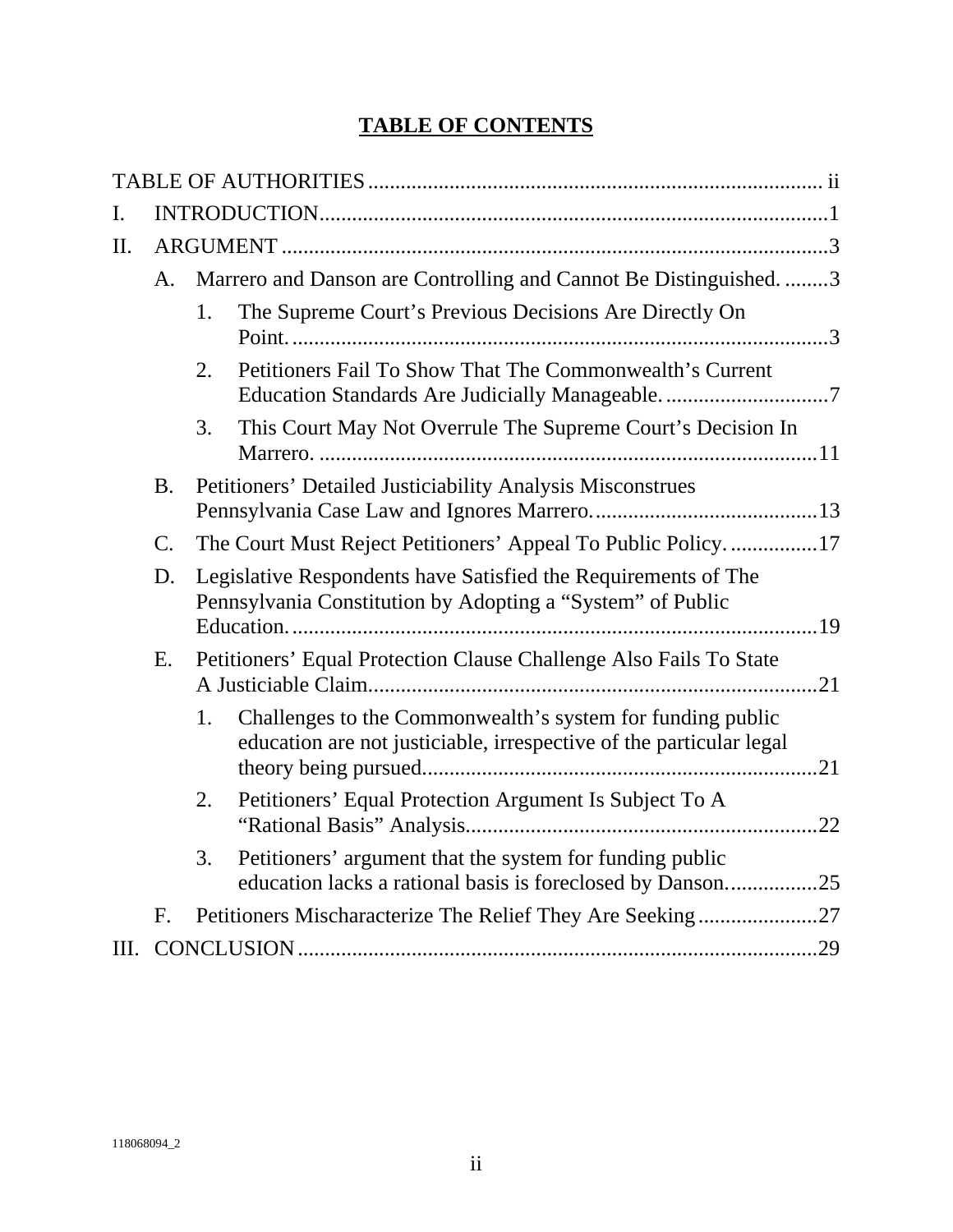# **TABLE OF AUTHORITIES**

# **CASES**

| Branham v. Rohm & Haas Co.,                                                                                                                   |
|-----------------------------------------------------------------------------------------------------------------------------------------------|
| Committee for Educational Rights v. Edgar,                                                                                                    |
| Commonwealth ex rel. Carroll v. Tate,                                                                                                         |
| Danson v. Casey,                                                                                                                              |
| Gondelman v. Commonwealth,                                                                                                                    |
| Griffin v. Southeastern Pennsylvania Transp. Auth.,                                                                                           |
| Harrisburg School Dist. v. Zogby,                                                                                                             |
| In re $O'$ Reilly,                                                                                                                            |
| Marrero ex rel. Tabalas v. Commonwealth,                                                                                                      |
| Meggett v. Pennsylvania Dep't of Corr.,<br>892 A.2d 872 (Pa. Commw. Ct. 2006), as amended (Apr. 24, 2006)  12, 24                             |
| Mental Health Ass'n in Pennsylvania v. Corbett,                                                                                               |
| Nebraska Coalition for Educational Equity and Adequacy,                                                                                       |
| Pennsylvania Ass'n of Rural and Small Schools v. Ridge, No. 11 M.D.<br>1991, Slip. Op. at 3 (Pa. Commw. Ct. July 9, 1998), aff'd 737 A.2d 246 |
| Pennsylvania Envtl. Def. Found. v. Com.,<br>No. 228 M.D. 2012, --- A.3d ----, 2015 WL 79773 (Pa. Commw. Ct. Jan.                              |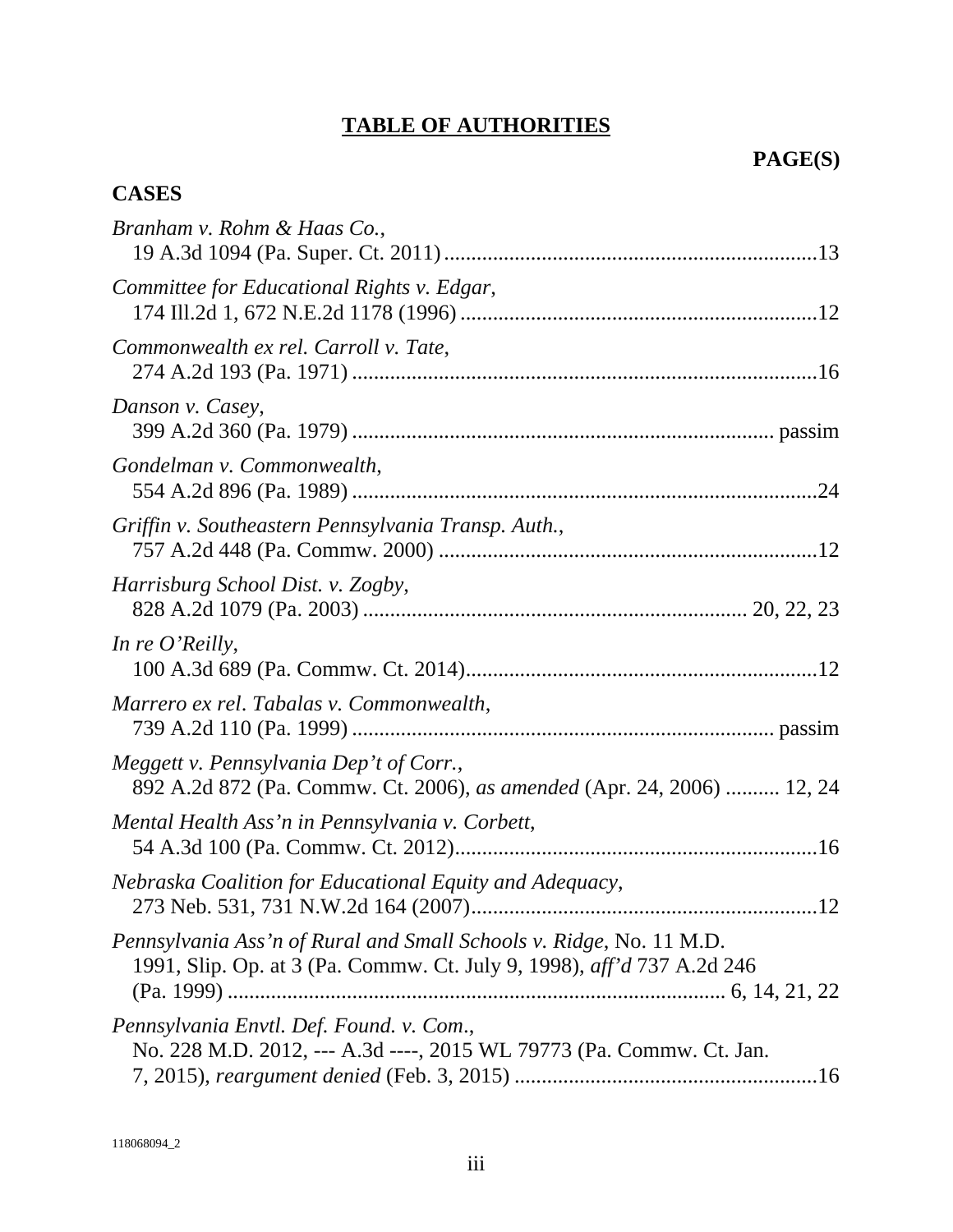| Pennsylvania Supreme Court in Sweeney v. Tucker,      |  |
|-------------------------------------------------------|--|
| Robinson Twp. v. Commonwealth,                        |  |
| United States Supreme Court in Baker v. Carr,         |  |
| Walker v. Ross,                                       |  |
| Washington v. Davis,                                  |  |
| Wilkinsburg Educ. Ass'n v. Sch. Dist. Of Wilkinsburg, |  |
| Wilson v. School Dist. of Philadelphia,               |  |
| Zebra v. School Dist. of City of Pittsburgh,          |  |
| Zemprelli v. Daniels,                                 |  |
| STATUTORY AUTHORITIES                                 |  |
|                                                       |  |
| <b>RULES AND REGULATIONS</b>                          |  |
|                                                       |  |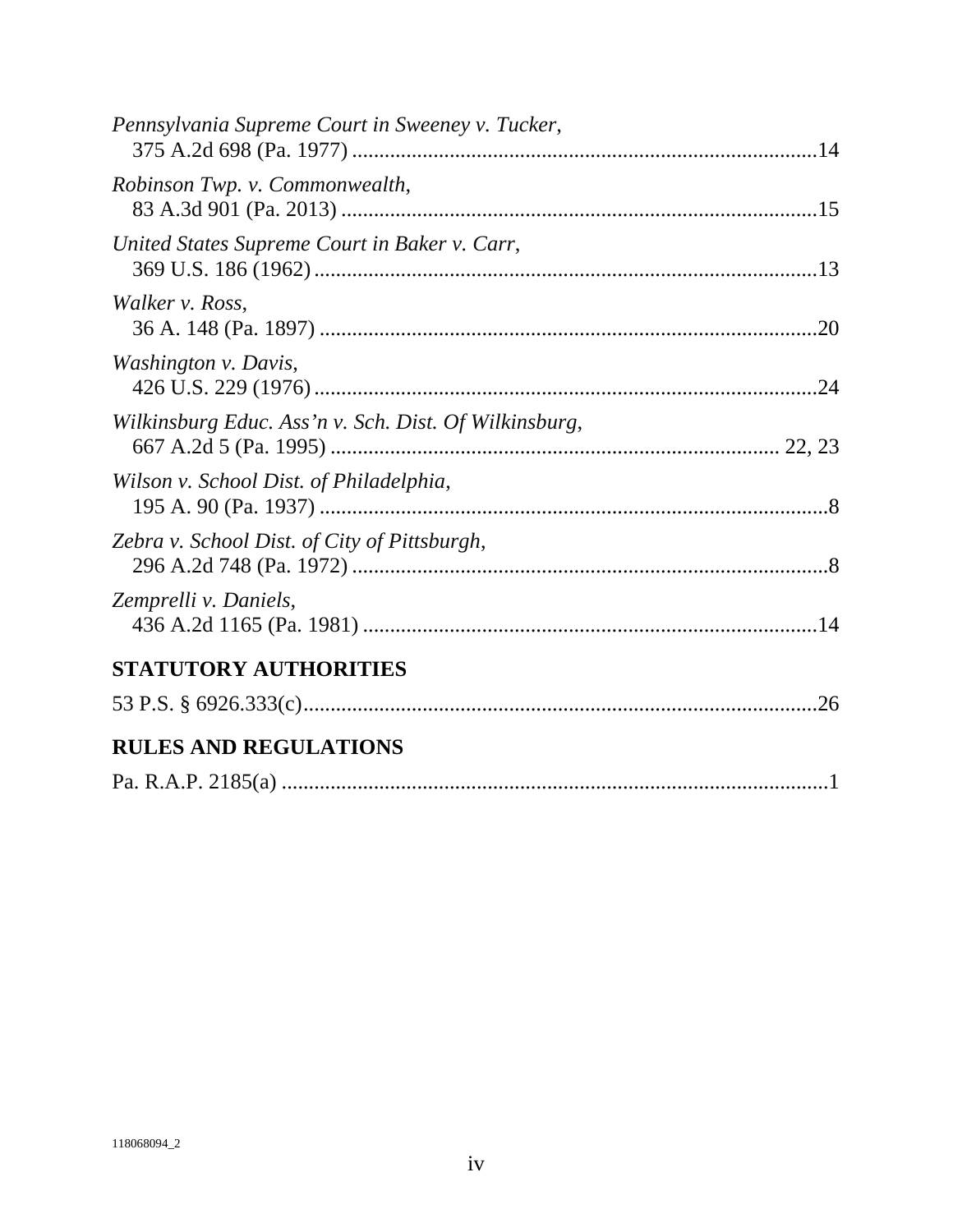Pursuant to Pa. R.A.P. 2185(a), Legislative Respondents, by and through their undersigned counsel, respectfully submit the following Reply Brief in Support of their Preliminary Objections.<sup>1</sup>

#### **I. INTRODUCTION**

Try as they might, Petitioners cannot meaningfully distinguish the instant case from prior decisions in which the Pennsylvania Supreme Court has emphatically rejected constitutional challenges to the Commonwealth's system for funding public education, including but not limited to *Marrero ex rel. Tabalas v. Commonwealth*, 739 A.2d 110 (Pa. 1999). In *Marrero*, the Court sustained preliminary objections based upon nonjusticiability, holding that it was "unable to judicially determine what constitutes an 'adequate' education or what funds are 'adequate' to support such a program." 739 A.2d at 113-14. The Court found that such matters "are exclusively within the purview of the General Assembly's powers, and they are not subject to intervention by the judicial branch of our government." *Id.* at 114. While Petitioners urge that "*Marrero* be overturned," such relief is not available from this Court.

Contrary to Petitioners' arguments, the Commonwealth's recent implementation of academic standards and benchmarks does not create judicially

 $\overline{a}$ 

<sup>1</sup> Capitalized terms shall have the same meaning as used in Legislative Respondents' Brief in Support of their Preliminary Objections to the Petition for Review in the nature of an action for declaratory and injunctive relief ("Opening Brief").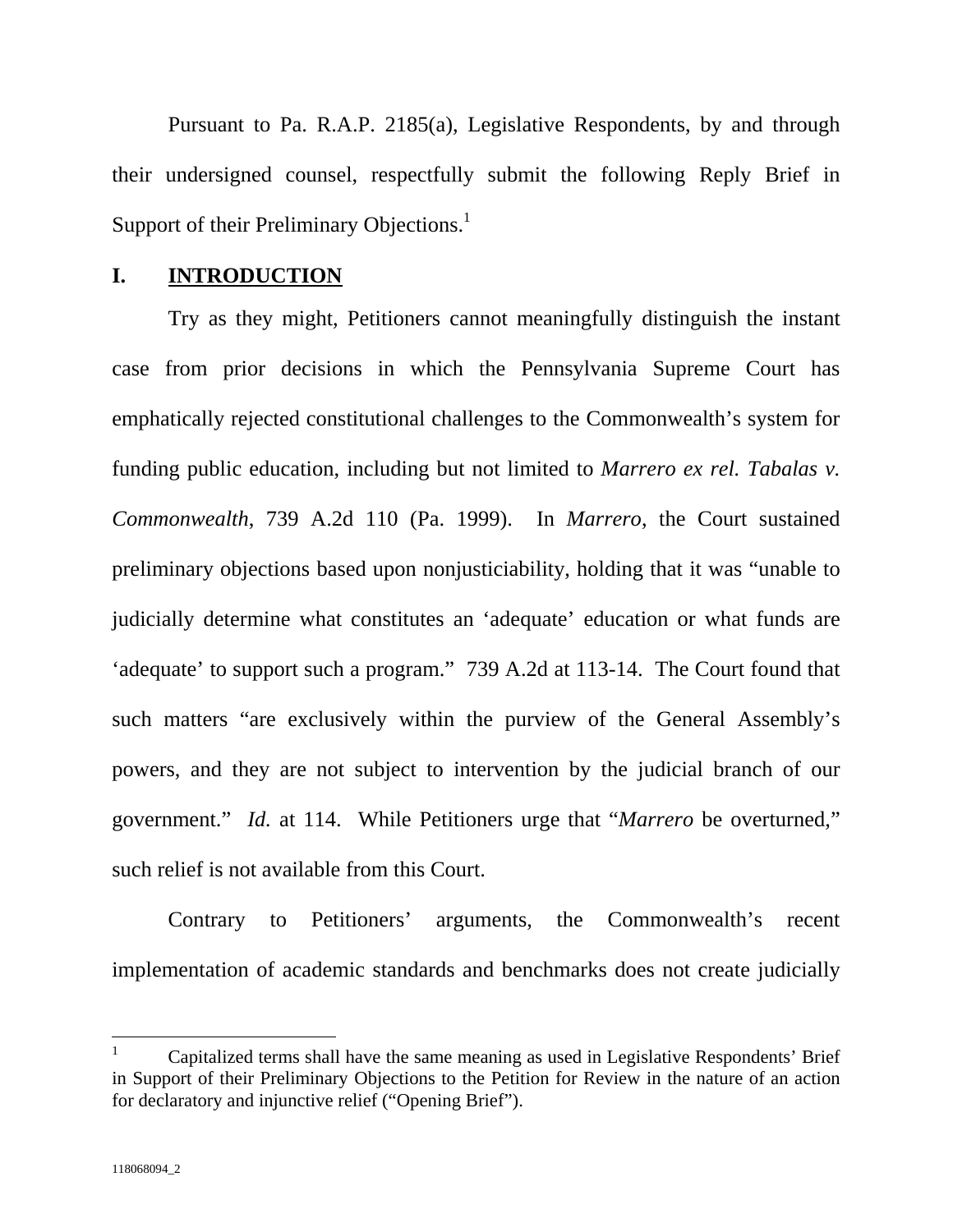manageable standards. Nor can the judiciary bind future legislatures to current educational policy under the guise of constitutional interpretation. Yet, whether or not they choose to admit it, this is exactly what the Petitioners are urging this Court to do.

The funding system established by the General Assembly satisfies the Commonwealth's constitutional obligations under both the Education Clause and the Equal Protection Clause. Petitioners complain that the funding system is irrational because it provides them with "a fraction of the resources available to wealthier districts." However, that precise argument has already been squarely rejected by the Pennsylvania Supreme Court, which has expressly held that "[t]he Legislature has enacted a financing scheme reasonably related to [the] maintenance and support of a system of public education in the Commonwealth of Pennsylvania." *Danson v. Casey*, 399 A.2d 360, 367 (Pa. 1979). Indeed, Petitioners admit that through the Commonwealth's education subsidy, the Respondents have "made some efforts to close the gap" caused by differences in local tax revenue. [Petition, ¶[11].

Although Petitioners insist that they are not asking the Court to "inquire into the reason, wisdom or expediency" of the legislature's policy choices, such contention simply does not withstand scrutiny. Petitioners plainly believe that education funding should be increased and/or that local property tax dollars should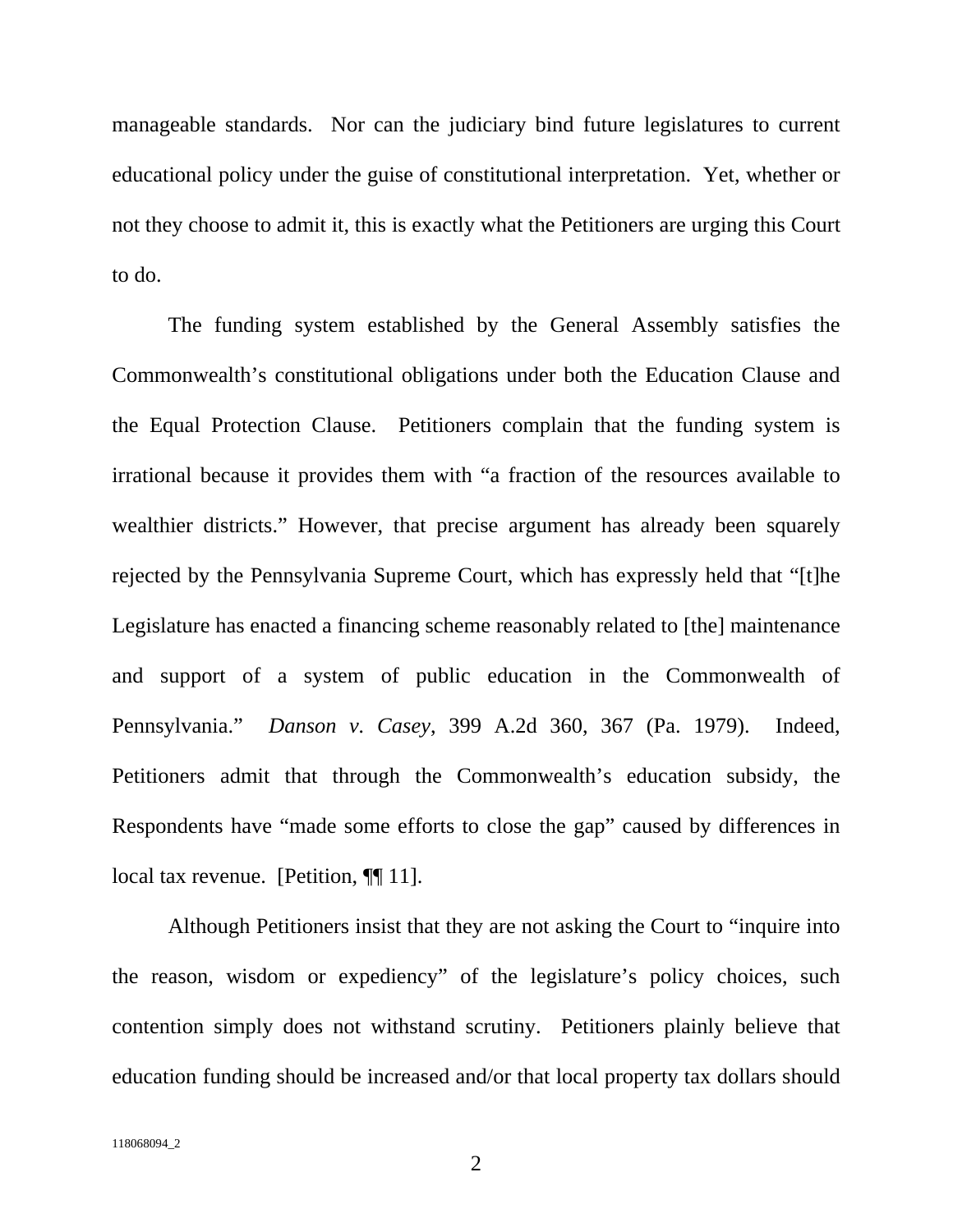be redistributed throughout the state, so that the taxpayers in the wealthier districts will subsidize poorer districts. While that may be a profoundly held belief, it clearly is a *policy* argument, which must be advanced to Pennsylvania's elected representatives, rather than imposed by the judiciary. The mere fact that Petitioners disagree with the General Assembly's policy choices does not render those choices irrational. $^{2}$ 

#### **II. ARGUMENT**

## **A.** *Marrero and Danson* **are Controlling and Cannot Be Distinguished.**

Because the Pennsylvania Supreme Court's decisions in *Marrero* and *Danson* clearly establish that constitutional challenges to the Commonwealth's system for funding public education are not justiciable, Petitioners attempt great feats of legal acrobatics in an effort to distinguish those obviously dispositive cases. Yet, there plainly are no legitimate grounds for doing so. Put simply, *Marrero* and *Danson* are controlling and cannot be distinguished.

## **1. The Supreme Court's Previous Decisions Are Directly On Point.**

In *Danson*, the Supreme Court held that the judiciary "may not abrogate or intrude upon the lawfully enacted scheme by which public education is funded, not

 $\frac{1}{2}$  Because the *amici curiae* briefs filed in support of the Petition primarily assert the same arguments as Petitioners and/or advance policy arguments regarding perceived flaws in the Commonwealth's system for financing public education, those briefs will not be specifically addressed except where noted.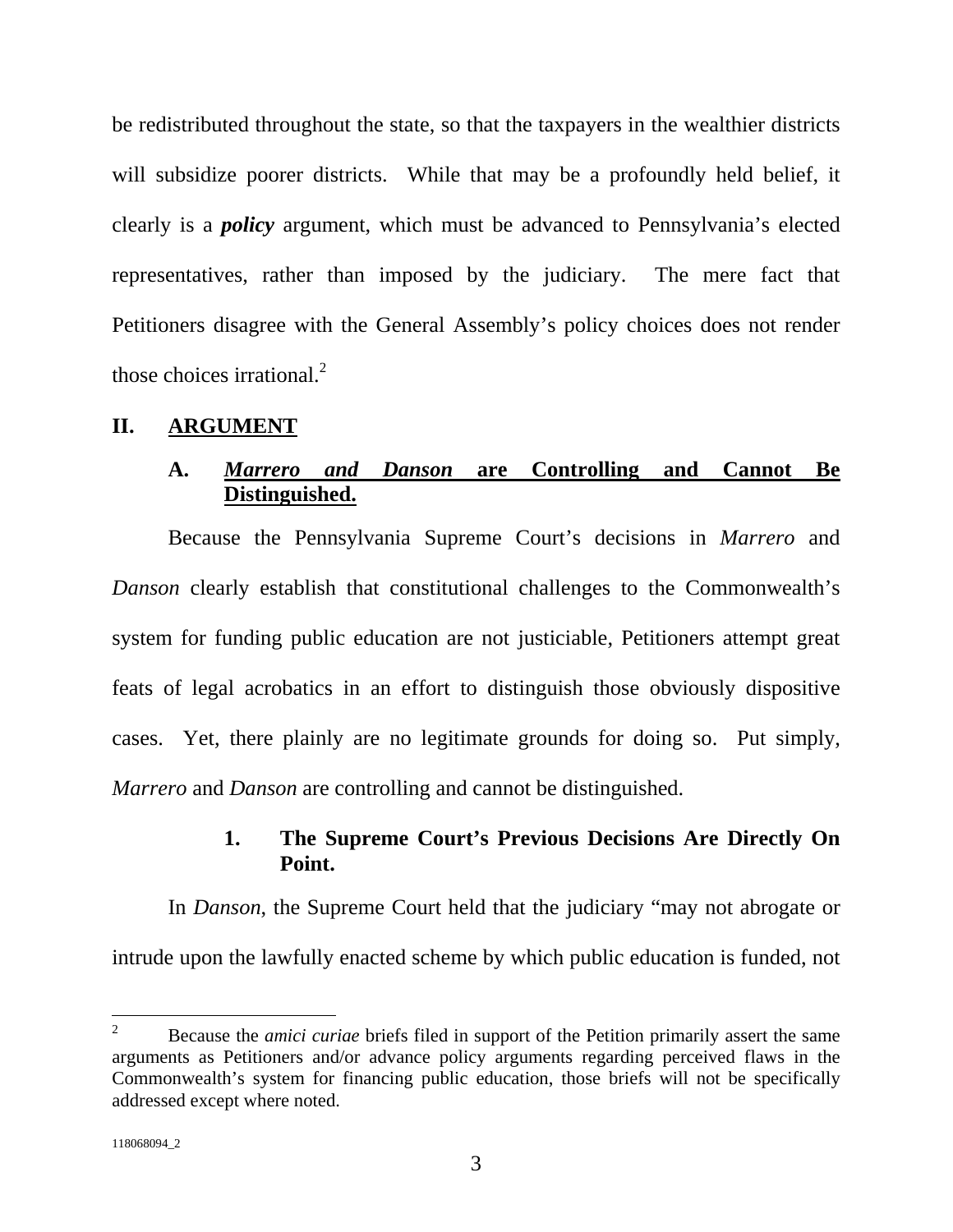only in Philadelphia, but throughout the Commonwealth." 399 A.2d at 367. Petitioners attempt to distinguish *Danson* by making the remarkable contention that the Supreme Court "did not abstain from hearing an education-funding challenge on political-question grounds," but instead "reached the merits" of that case. [Petitioners' Brief at 22]. Such contention turns a blind eye towards the actual result in *Danson*, which dismissed a challenge to the Commonwealth's system for funding public education *on preliminary objections*, specifically stating at the very outset of the opinion that "it is clear that appellants have failed to state a justiciable cause of action." *Danson*, 399 A.2d at 363.

Even weaker is the Petitioners' effort to distinguish *Danson* on the basis that the *Danson* Court found there is no constitutionally required *"normal"* program of educational services whereas, according to Petitioners, this case alleges a failure to provide an *"adequate"* level of educational services. [Petitioners' Brief at 23]. It is difficult to imagine a more paradigmatic example of a "distinction without a difference." Neither "normal" nor "adequate" is a term specifically used in the Education Clause, and the controlling question of whether the case is justiciable certainly cannot turn on what synonym a petitioner chooses to place in its Petition. Indeed, as the Court expressly stated in *Marrero¸* "[i]n short, as the Supreme Court was unable to judicially define what constitutes a 'normal program of educational services' in *Danson*, this court is likewise unable to judicially define what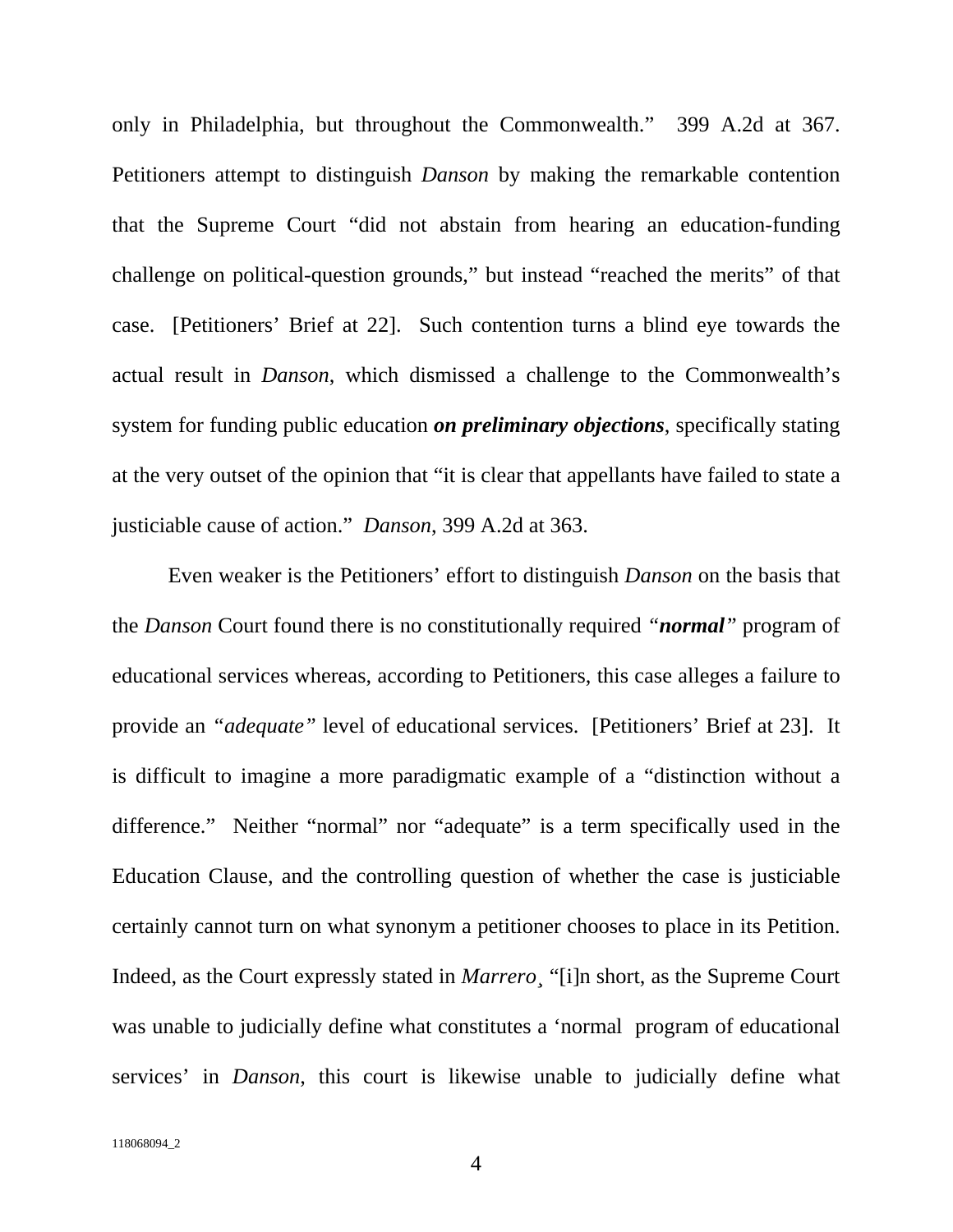constitutes an 'adequate' education or what funds are 'adequate' to support such a program." 739 A.2d at 113-14.

Contrary to Petitioners' rhetoric, plaintiffs in *Danson* most certainly *did* allege "a systemic failure to provide students with an adequate education …." As stated by the Supreme Court:

> Appellants' constitutional challenge to the state financing system is broad and general. They do not purport to challenge any particular portion of either the state subsidy or local taxation aspects of the scheme. Instead, appellants' basic constitutional claim is that, viewed as a whole, the Pennsylvania system of school financing fails to provide Philadelphia's public school children with a thorough and efficient education and denies them equal educational opportunity solely because of their residence in the School District of Philadelphia.

399 A.2d at 363.

Any contention that *Danson* (or *Marrero*) is distinguishable because of its focus on the Philadelphia School District simply fails to apprehend the broad nature of the constitutional challenges to the statewide system of funding public education at issue in both cases. Moreover, such "distinction" is immediately defeated by this Court's decision in *PARSS* – subsequently affirmed by the Supreme Court – in which a group of rural and small school districts argued that the Education Clause "is being violated because there exists a disparity between the amount spent on education among Pennsylvania's 501 school districts, resulting in a corresponding disparity in the education students are receiving."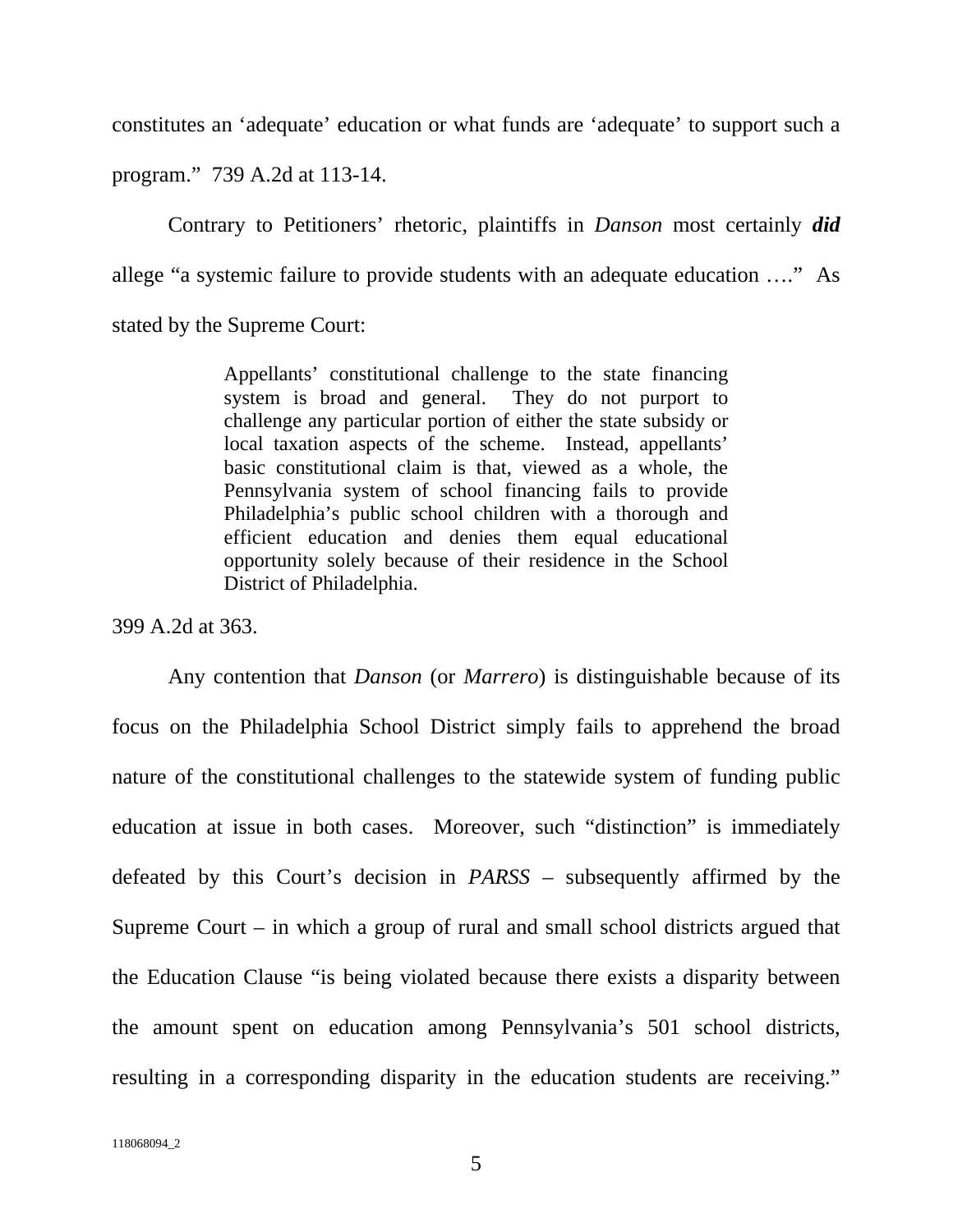*Pennsylvania Ass'n of Rural and Small Schools v. Ridge*, No. 11 M.D. 1991, Slip. Op. at 3 (Pa. Commw. Ct. July 9, 1998), *aff'd* 737 A.2d 246 (Pa. 1999). Judge Pellegrini, writing for the Court, determined that "[b]ecause PARSS is making the same challenge as the plaintiffs did in *Marrero*, its claim is also a political question and, correspondingly, makes it non-justiciable." *Id.* at 109.

The *Marrero* case is even more impossible for Petitioners to distinguish. Petitioners' primary contention is that *Marrero* is inapposite because "Petitioners here are not asking the Court to define as a matter of public policy what constitutes an 'adequate' education." [Petitioners' Brief at 26]. Petitioners contend that the legislature has "already done this" by enacting statewide educational standards. However, Petitioners' characterization is simply not accurate. Notwithstanding their repeated protestation to the contrary, Petitioners most certainly *are* asking this Court to determine what constitutes an "adequate" education as a matter of constitutional law – a task that is simply not appropriate for the judiciary.

As explained in Legislative Respondents' Opening Brief, and elaborated upon in the next Section of this Reply, the Commonwealth's current academic standards do *not* constitute a determination as to a *constitutionally* required program of "adequate" education, nor do such requirements and benchmarks create any judicially manageable standards by which the Courts of this Commonwealth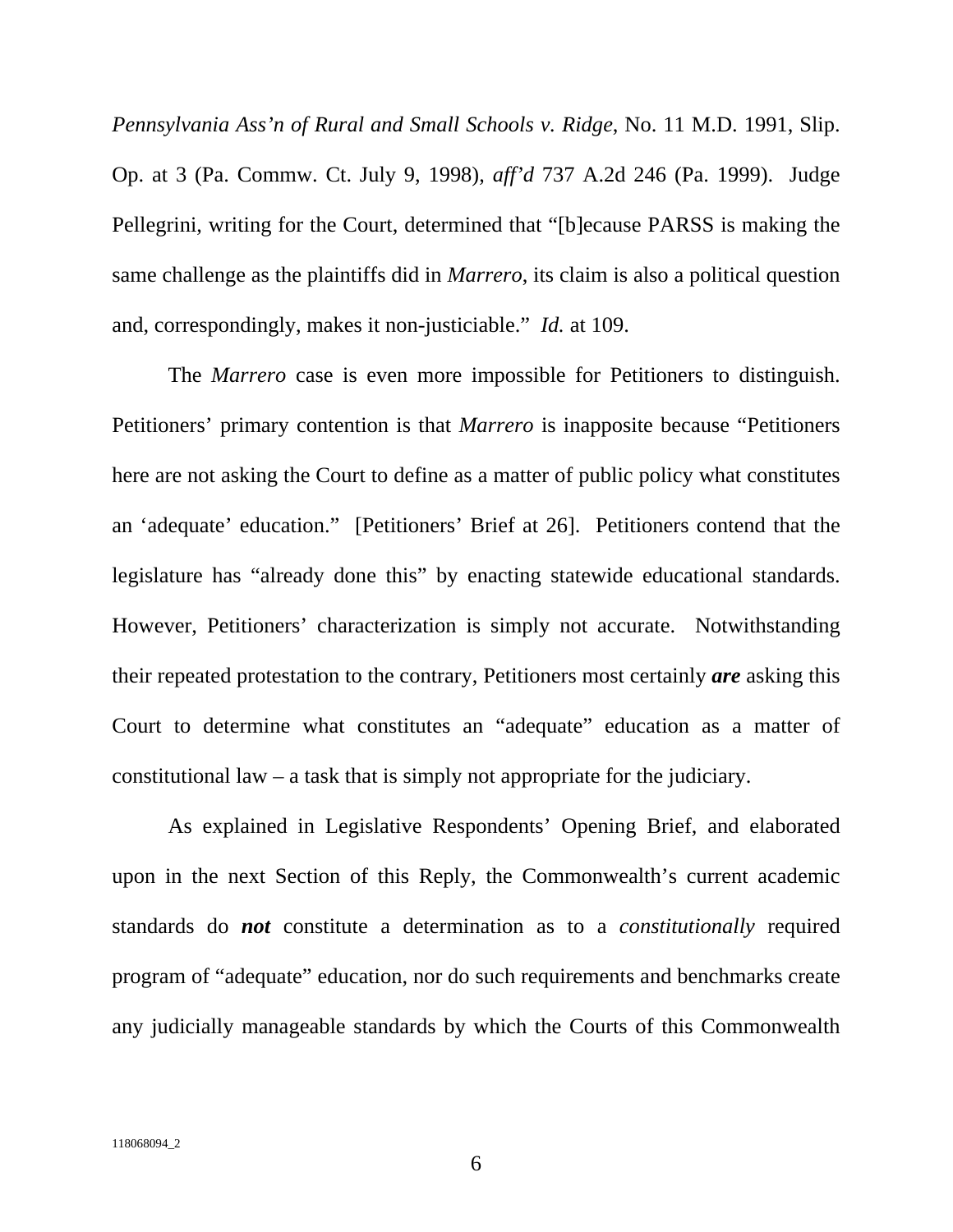could draw the line between a "constitutional" and an "unconstitutional" system for funding public education.

## **2. Petitioners Fail To Show That The Commonwealth's Current Education Standards Are Judicially Manageable.**

Petitioners repeat the mantra that in the years since *Marrero*, the Commonwealth has implemented statewide standards, requirements and benchmarks that can be used to ascertain whether Respondents are fulfilling their constitutional duties under the Education Clause. However, this argument misses the mark for several reasons. Most fundamentally, Petitioners utterly fail to explain how these requirements and benchmarks create a standard that is *judicially* manageable.

An overriding and fatal flaw in Petitioners' argument is that Petitioners continue to conflate what the Commonwealth's current elected representatives and education officials deem to be sound education policy with what is *required* by the Pennsylvania Constitution. Petitioners' analysis is built upon the assumption that the current state standards are intended to set a constitutional floor for determining the adequacy of public education. Yet, Petitioners cite no authority whatsoever in support of this non-evident proposition. Indeed, Petitioners argument is counterintuitive. Finding that a failure to meet state education standards might place elected officials in violation of the Pennsylvania Constitution would create a

7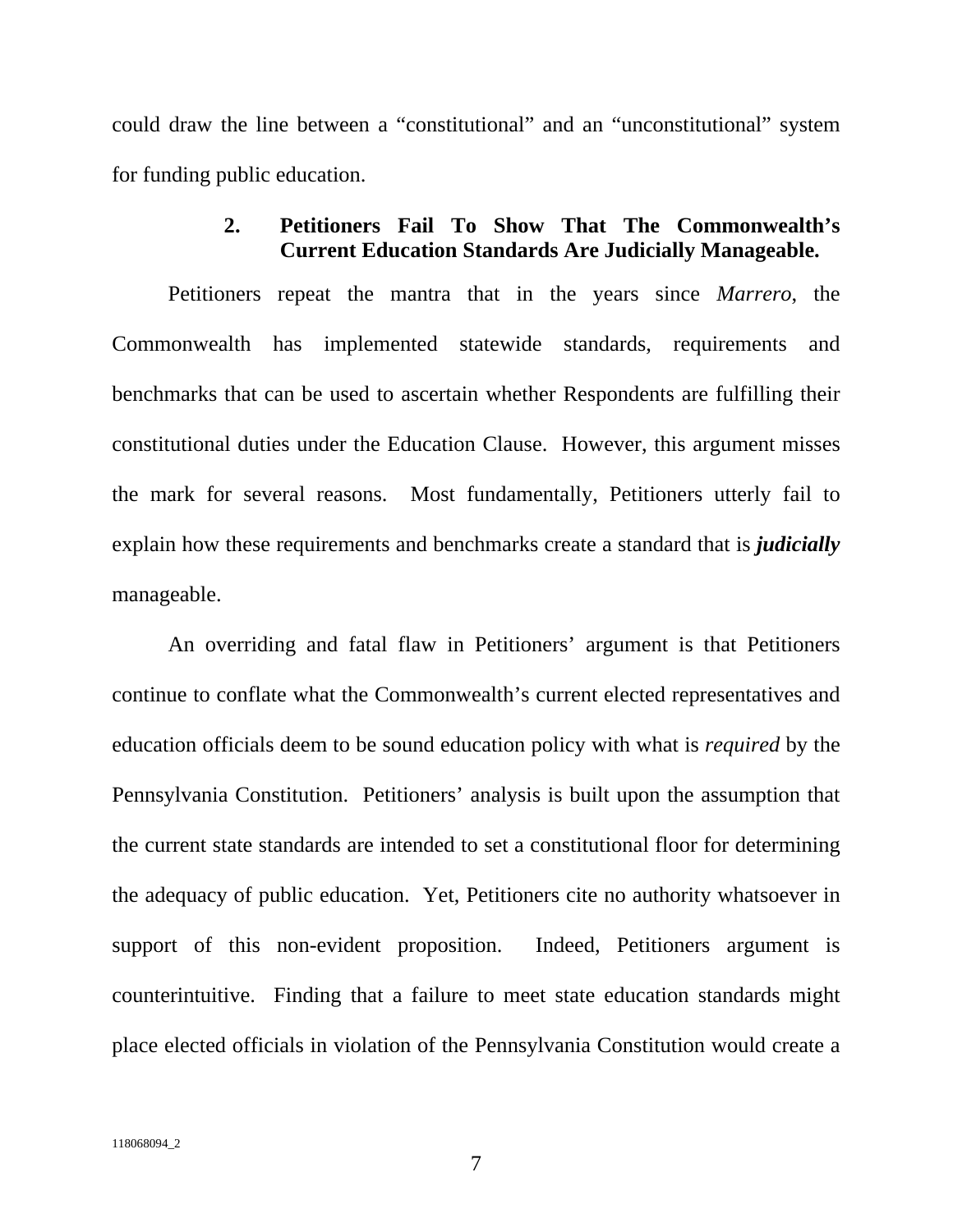perverse incentive that would discourage the Commonwealth from adopting ambitious educational goals.

Furthermore, the Petitioners fail to offer any explanation as to how the "inputs" and "outputs" described on pages 26-28 of their Brief translate into *judicially manageable* standards. It is well-established that "[t]he courts are in no position to exercise control over schools and determine the policy of school administration; the judges ordinarily are not equipped for this immense task." *Wilson v. School Dist. of Philadelphia*, 195 A. 90, 97 (Pa. 1937). *See also Zebra v. School Dist. of City of Pittsburgh*, 296 A.2d 748, 750 (Pa. 1972) ("Courts are further restrained, when dealing with matters of school policy, by the longestablished and salutary rule that the courts should not function as super school boards."). Yet, this is exactly the role that Petitioners are asking the courts to play.

Consider, for example, the statewide assessment standards that are repeatedly cited by the Petitioners. While a court may be able to determine what percentage of students meet or do not meet those standards, at what point does insufficient academic performance require a finding that the General Assembly's public education funding system is unconstitutional. Is it when a single school fails to achieve those academic standards? A single school district? Is there a certain "tipping point" in the number of schools or school districts that can fall below expectations before the system is declared unconstitutional? Does it matter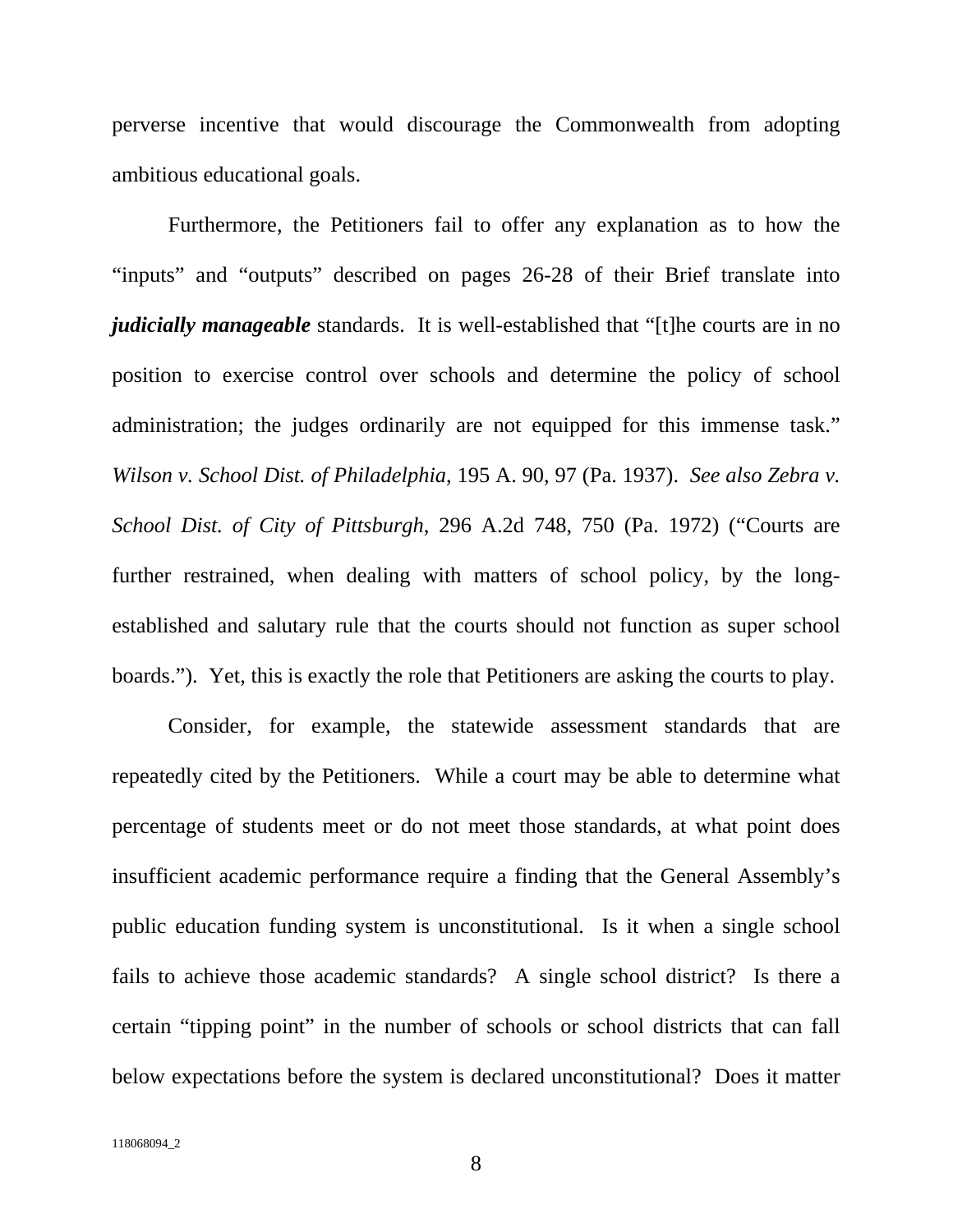how *far* below the state assessment standards a school district falls? Similar questions can be posed with respect to the "input" factors.<sup>3</sup> As these questions illustrate, such matters simply are not susceptible to judicially manageable standards. It is, therefore, easily understood why the Supreme Court has stated that judicially manageable standards cannot be determined without the type of "rigid rule" that is not appropriate in this context. *Danson*, 399 A.2d at 366.

Petitioners continue to ignore the Supreme Court's admonition that "expenditures are not the exclusive yardstick of educational quality, or even educational quantity." *Danson*, 399 A.2d at 366. Petitioners contend that the Court can "look to student test scores to determine whether school districts are providing students an opportunity to meet state standards and receive an adequate education" and that "the Court can readily determine whether school districts are receiving sufficient funds" by looking at the various "inputs" and "outputs" identified in the Petition. [Petitioners' Brief at 12, 27]. However, a closely similar argument was rejected by the Supreme Court in *Danson*, where if stated:

> It must indeed be obvious that the same total educational and administrative expenditures by two school districts do not

 $\overline{a}$ 

<sup>3</sup> For instance, Paragraph 118 of the Petition purports to summarize items that school districts must provide to comply with Commonwealth education regulations, including planned instruction at every grade level in "[t]he arts, including active learning experiences in art, music, dance and theatre." Is the Commonwealth's system of funding public education rendered unconstitutional if a single school district fails to offer every grade an "active learning experience" in dance? Such example is not intended to be flippant, but rather to demonstrate that there are simply no judicially manageable standards for determining what educational "inputs" or "outputs" are required as a matter of Constitutional law.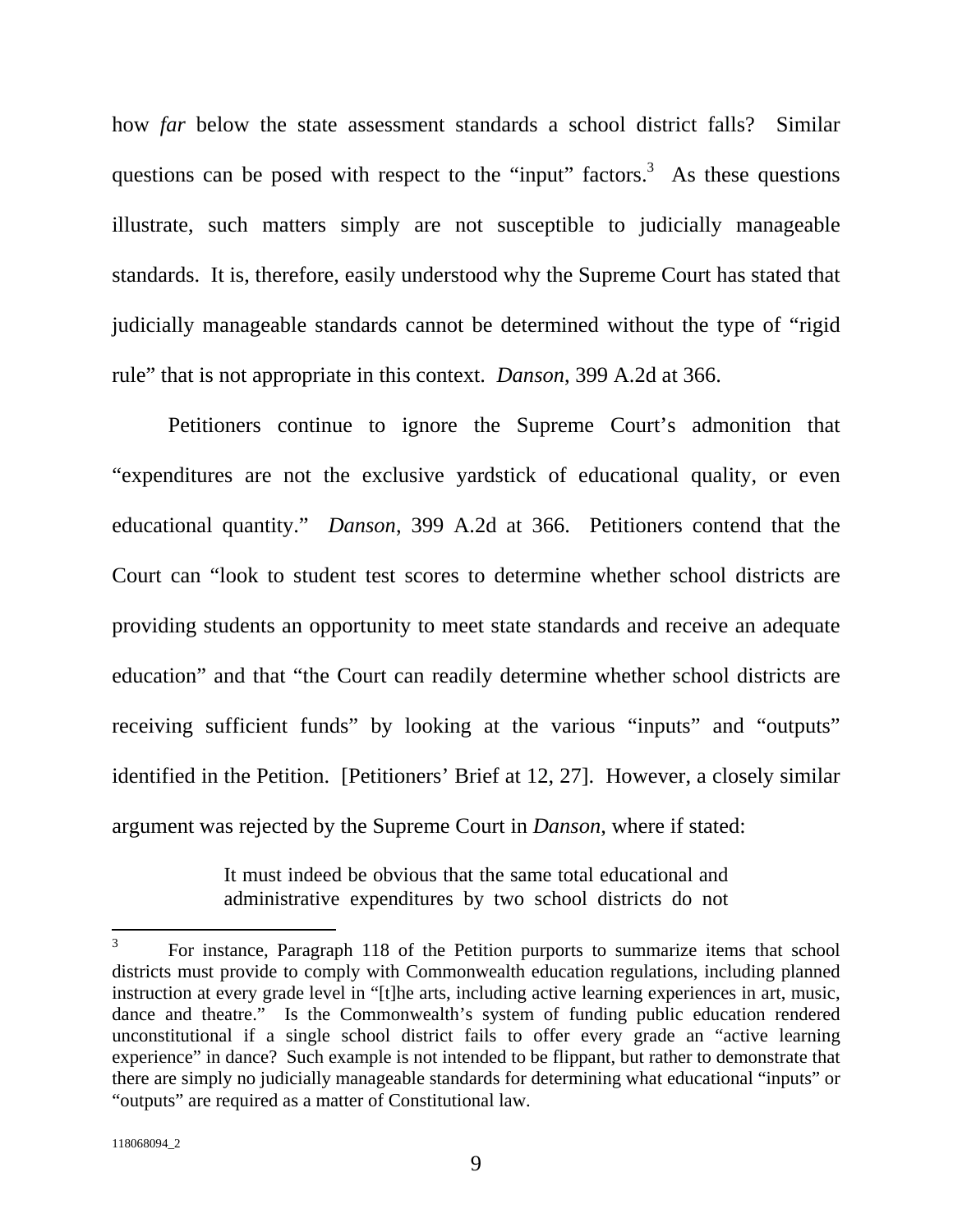necessarily produce identical educational and administrative services. The educational product is dependent upon many factors, including the wisdom of the expenditures as well as the efficiency and economy with which available resources are utilized.

#### *Danson*, 399 A.2d at 366.

Finally, the Supreme Court found in *Danson* and *Marrero* that the Court cannot bind future legislatures to current educational standards. Petitioners attempt to evade this clear and unambiguous language by disingenuously claiming that this is not what they are attempting to do. Such argument is meritless. It is clear that a declaration that the public education funding system is unconstitutional because certain schools or school districts fail to meet current academic standards would restrict the Commonwealth's ability to change those standards as it sees fit. If not, the absurd result would be that the Commonwealth could cure any constitutional violation found to exist merely by eliminating its educational standards and benchmarks.

Tellingly, Petitioners' self-serving rhetoric that they are not attempting to bind future legislatures is contradicted elsewhere in their Brief, where they repeatedly rely on the General Assembly's 2007 costing-out study as evidence from which this Court can "readily determine whether school districts are receiving sufficient funds." [Petitioners' Brief at 27]. Yet, Petitioners specifically complain that Respondents "abandoned the funding formula" resulting from that costing-out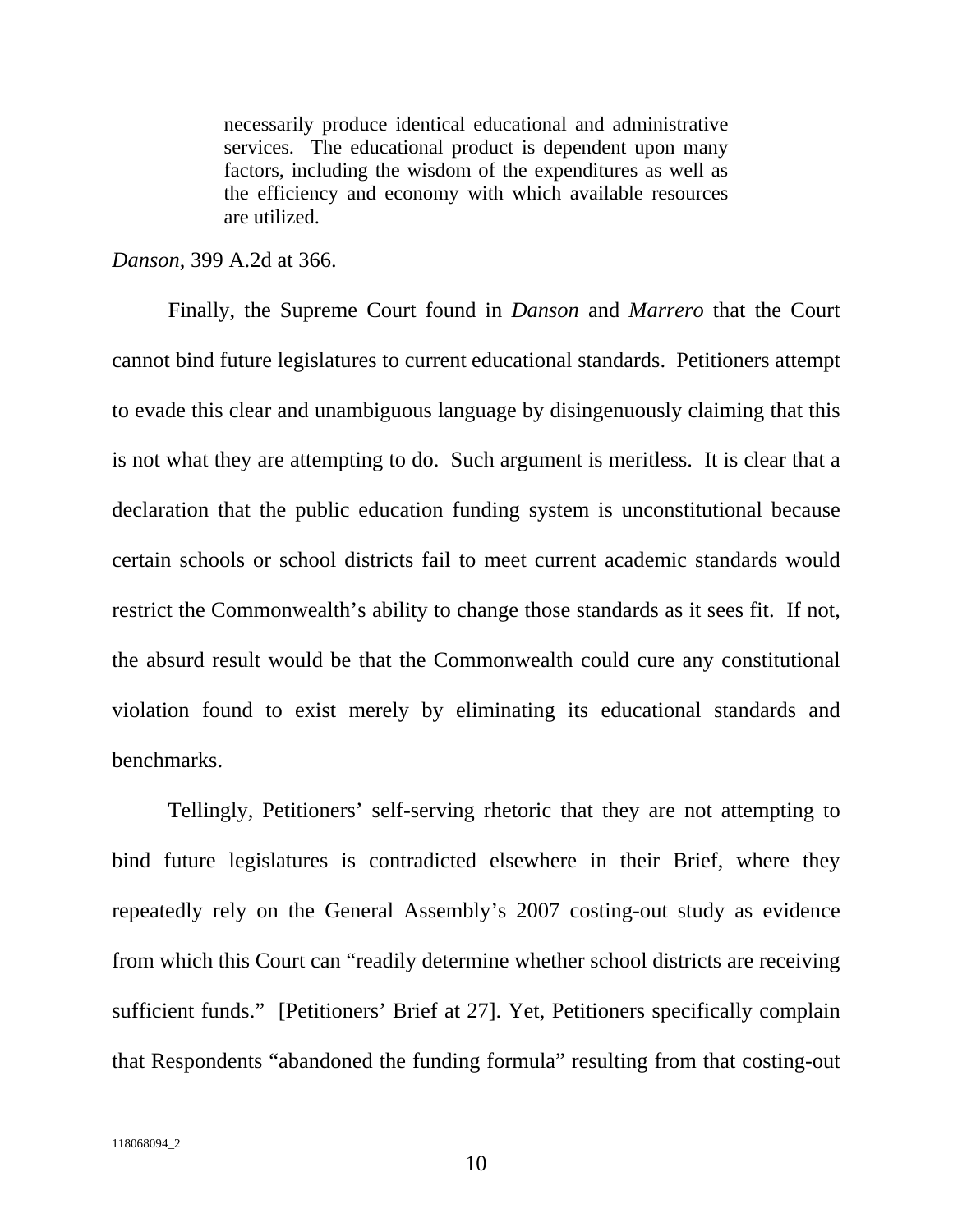study in 2011. [Petition, ¶ 3]. Thus, the intended consequence of Petitioners' argument would be that once the Commonwealth adopts an educational policy choice that accords with Petitioners' beliefs as to what constitutes an "adequate" education, future Commonwealth officials would be powerless to change course without judicial approval. Such a result plainly cannot be reconciled with the Supreme Court's clear and unambiguous statement that the Constitution "makes it impossible for a legislature to set up an educational policy which future legislatures cannot change." *Danson*, 399 A.2d at 360.

## **3. This Court May Not Overrule The Supreme Court's Decision In** *Marrero.*

After struggling in vain to find a basis for escaping the result compelled by prior Supreme Court precedent, Petitioners eventually admit that they simply disagree with the result reached by the Court and "ask that *Marrero* be overturned…." [Petitioners' Brief at 26, n.8]. However, it could not be any clearer that this Court lacks the power to grant such relief. As this Court stated in another case in which a similar request was made:

> Even if it were true that the opinions in *Lyles* and *Smith* were wrongly decided, we, as an intermediate appellate court are bound by the decisions of the Pennsylvania Supreme Court and are powerless to rule that decisions of the Court are wrongly decided and should be overturned…. Any argument that *Lyles* and *Smith* were wrongly decided is an issue for a forum other than this Court.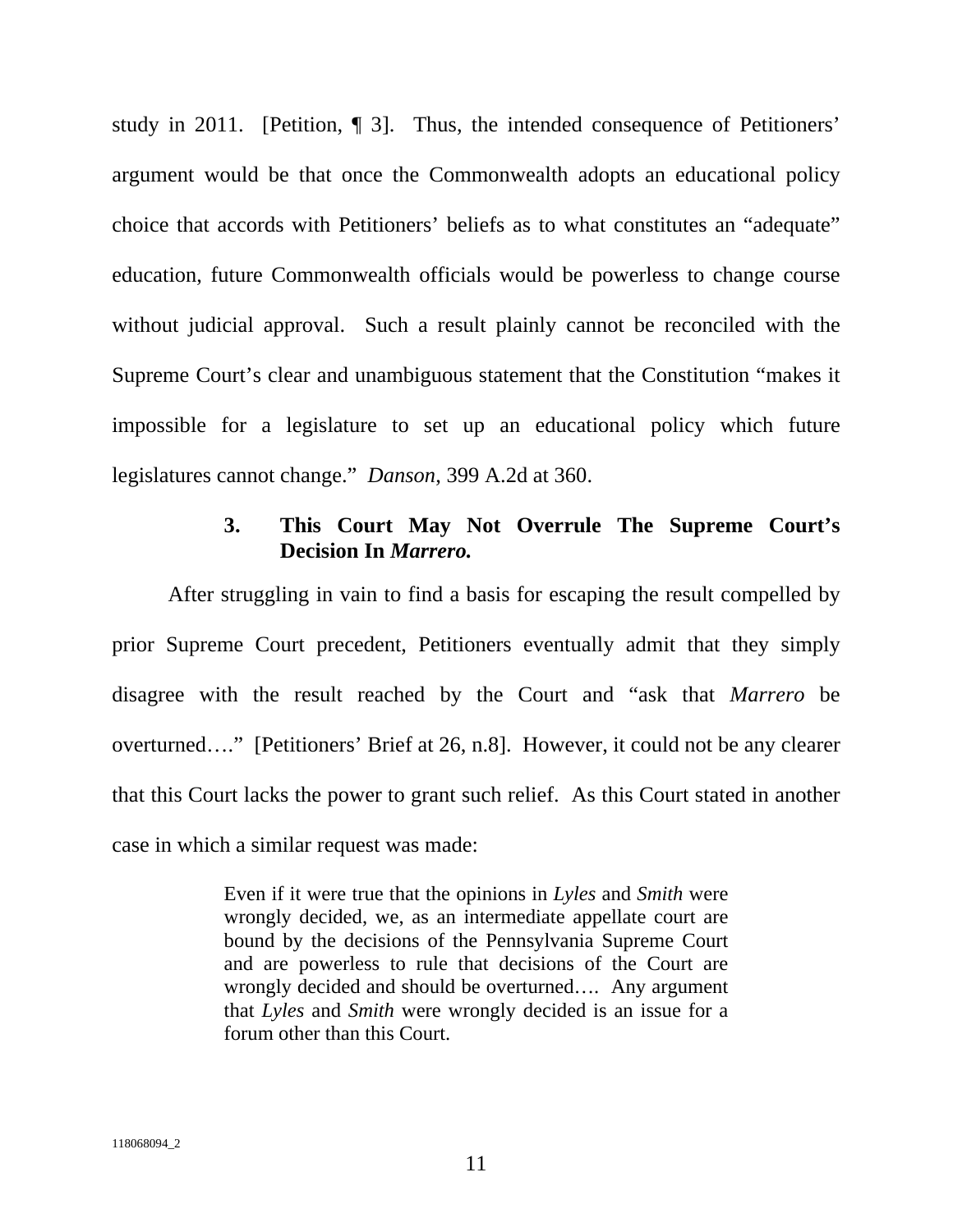*Griffin v. Southeastern Pennsylvania Transp. Auth.*, 757 A.2d 448, 451 (Pa. Commw. 2000) (citations omitted).

For the same reason, Petitioners extensive reliance on decisions by courts in other states is misplaced.<sup>4</sup> It is beyond peradventure that decisions from courts in other jurisdictions are persuasive authority but not binding precedent. More importantly, decisions from foreign jurisdictions are only persuasive and relevant to this Court when it is "writing on a clean slate[.]" *In re O'Reilly*, 100 A.3d 689, 694 (Pa. Commw. Ct. 2014) (per curiam).

"[T]he Pennsylvania Supreme Court is the final authority with respect to the Pennsylvania Constitution." *Meggett v. Pennsylvania Dep't of Corr.*, 892 A.2d 872, 878 (Pa. Commw. Ct. 2006), *as amended* (Apr. 24, 2006). Any argument based on decisions from other jurisdictions "must fail in light of the clear directive of our Supreme Court." *In re O'Reilly*, 100 A.3d at 694. "Where there is controlling authority in Pennsylvania law," lower courts "need not consult the

 $\overline{a}$ 

<sup>4</sup> While not relevant to the Preliminary Objections in this case, it bears mention that the Petitioners' efforts to portray the Pennsylvania Supreme Court as an island among its sister states is misguided. Education funding challenges have been brought in several states, with a wide range of results. Certainly, other state supreme courts have reached the same result as *Marrero*. *See*, *e.g.*, *Nebraska Coalition for Educational Equity and Adequacy*, 273 Neb. 531, 731 N.W.2d 164 (2007) (dismissing declaratory judgment action challenging constitutionality of Nebraska's education funding system for failing to provide sufficient funds for an "adequate" and "quality" education as raising nonjusticiable political questions); *Committee for Educational Rights v. Edgar*, 174 Ill.2d 1, 672 N.E.2d 1178 (1996) (holding that constitutional challenge to Illinois's public education funding system was nonjusticiable).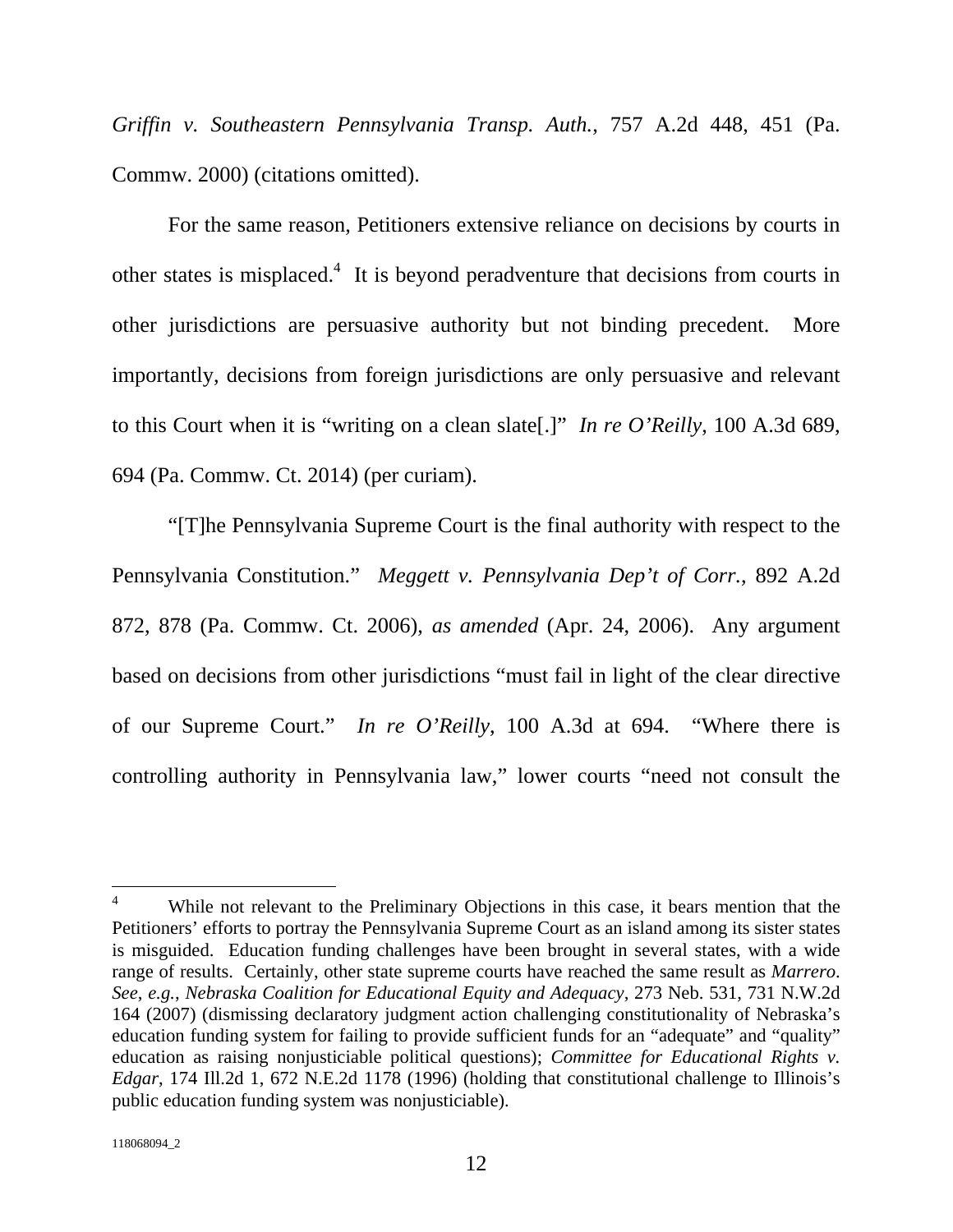decisions of sister jurisdictions to reach a disposition." *Branham v. Rohm & Haas Co.*, 19 A.3d 1094, 1107 (Pa. Super. Ct. 2011).

Petitioners have not presented this Court with a *case* of first impression. As such, there is no need to look to out-of-state decisions to decide Petitioners' constitutional challenges. Indeed, Petitioners' citation to out-of-state cases is not even an *argument* of first impression. When the Pennsylvania Supreme Court handed down *Marrero* in 1999, most of the out-of-state cases cited by Petitioners, including those from the bordering states of New Jersey, Maryland, and Ohio, had already been decided under those states' respective constitutions. Given that the Pennsylvania Supreme Court decided *Marrero after* most of the out-of-state cases cited by Petitioners, those cases have little persuasive value.

Quite simply, in *Marrero* and *Danson*, the Pennsylvania Supreme Court squarely held that constitutional challenges to the Commonwealth's system for funding public education are not justiciable, and those decisions remain binding precedent on every lower court in Pennsylvania. Therefore, Petitioners' reliance on decisions from other jurisdictions cannot save their constitutional challenges.

## **B. Petitioners' Detailed Justiciability Analysis Misconstrues Pennsylvania Case Law and Ignores** *Marrero***.**

118068094\_2 Unable to distinguish *Marrero*, Petitioners choose to ignore its ultimate holding and implore this Court to re-analyze the non-justiciability of their challenge under the multi-factor test established by the United States Supreme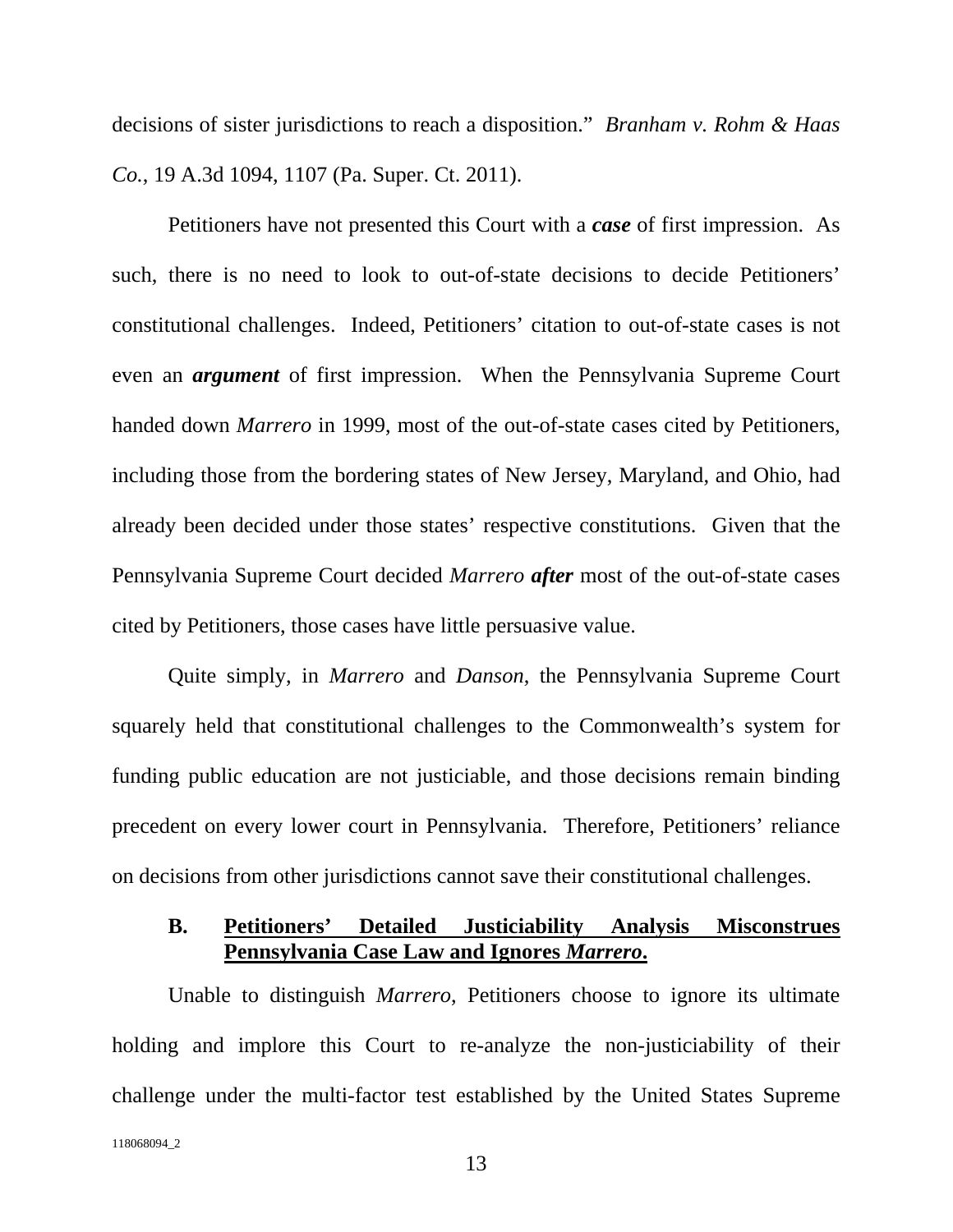Court in *Baker v. Carr*, 369 U.S. 186 (1962) and adopted by the Pennsylvania Supreme Court in *Sweeney v. Tucker*, 375 A.2d 698 (Pa. 1977). Petitioners' insistence on applying the *Baker/Sweeney* test demonstrates their unwillingness to accept the holdings of *Marrero* and *Danson*.

In *Marrero*, the Pennsylvania Supreme Court quoted the familiar *Baker/Sweeney* factors used to determine whether a matter presents a nonjusticiable political question, and applied those factors to the argument "that the General Assembly violated the Pennsylvania Constitution by failing to provide adequate funding for the Philadelphia School District[.]" 739 A.2d at 111. The Pennsylvania Supreme Court expressly held that, according to the *Baker/Sweeney* factors, judicial review of a constitutional challenge to education funding is inappropriate. Despite that specific holding, a significant portion of Petitioners' Brief deals with addressing each of the *Baker/Sweeney* factors. Given *Marrero's* global application of *Baker* and *Sweeney*, Petitioners' arguments as to each individual factor is irrelevant.<sup>5</sup>

Moreover, none of the arguments or cases raised by the Petitioners as to the individual *Baker/Sweeney* factors require judicial management of education funding. First, Petitioners have misconstrued the binding precedent cited in the

 5 Additionally, as this Court noted in *PARSS*: "The Pennsylvania Supreme Court has held that the presence of any one of these elements will prompt a court to refrain from considering the claim asserted." Slip Op. at 110, n. 65 (citing *Zemprelli v. Daniels*, 436 A.2d 1165 (Pa. 1981)).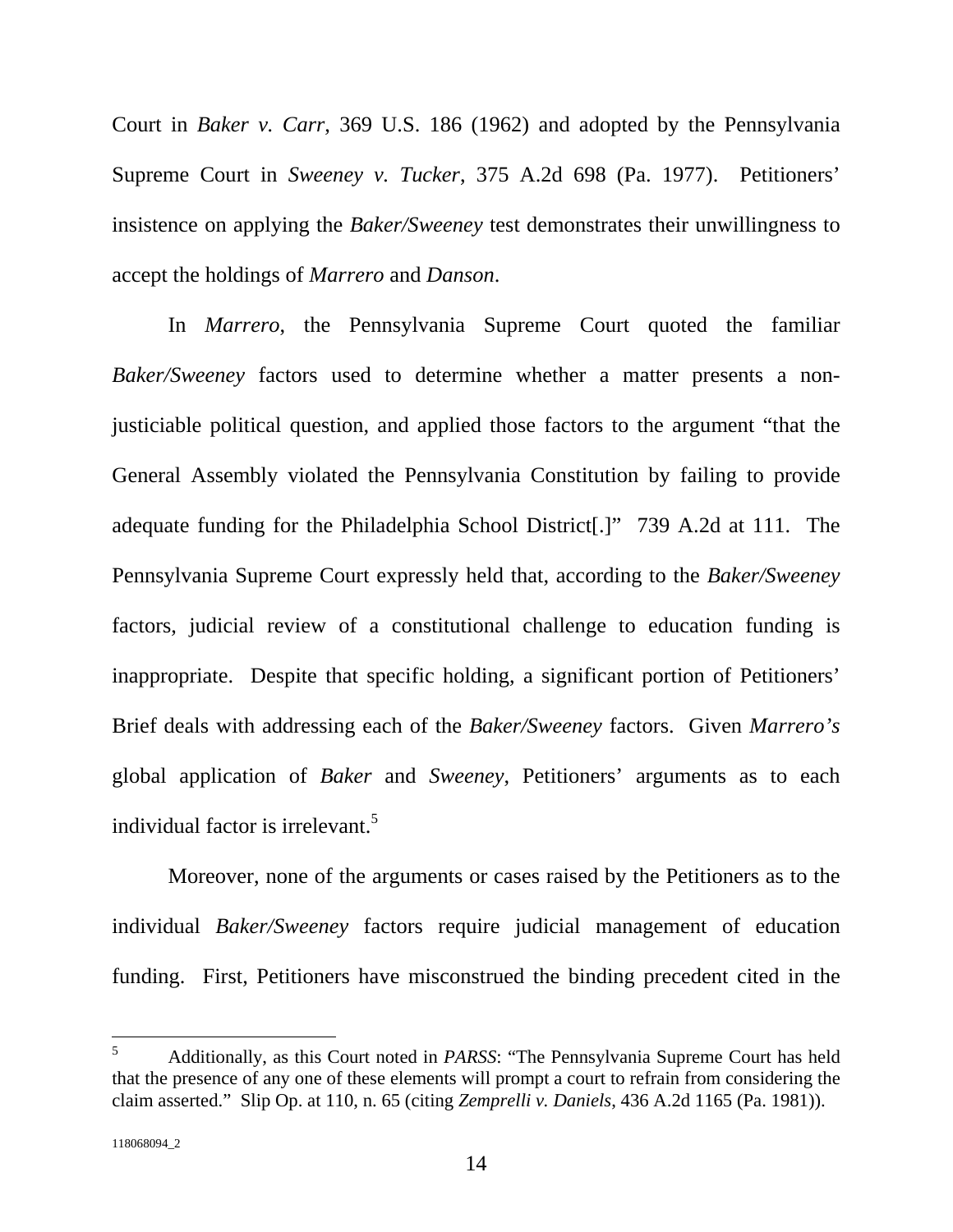Legislative Respondents' Opening Brief regarding the text of Education Clause. Under *Danson* and *Marrero*, the Education Clause mandated the General Assembly to establish a thorough and efficient *system* of public education, not an individual right to a particular level or quality of education. *Marrero*, 739 A.2d 110. Relying on *Baker* and *Sweeney*, the Pennsylvania Supreme Court in *Marrero* held that those petitioners' constitutional challenge to education funding levels necessarily runs afoul of "a textually demonstrable constitutional commitment of the issue to a coordinate political department, *i.e.*, the General Assembly." *Id.* at 113 (internal quotations omitted). Petitioners' cannot overcome the Pennsylvania Supreme Court's textual interpretation by citing to pre-*Marrero* education cases, such as *Wilkinsburg*, *Twer*, and *Teachers' Tenure Act Cases*, or to cases dealing with other Constitutional provisions, such as *Robinson Twp. v. Commonwealth*, 83 A.3d 901 (Pa. 2013). Indeed, Petitioners cite to *Robinson* for the proposition that abstention requires that a constitutional determination be entrusted "exclusively" to political branches, but *Marrero* holds that education funding matters "are exclusively within the purview of the General Assembly's powers[.]" *Marrero*, 739 A.2d at 114.

Second, Petitioners misconstrue this Court's and the Pennsylvania Supreme Court's willingness to make public policy determinations regarding funding. The Petitioners have relied on out-of-state cases and a pre-*Marrero* decision regarding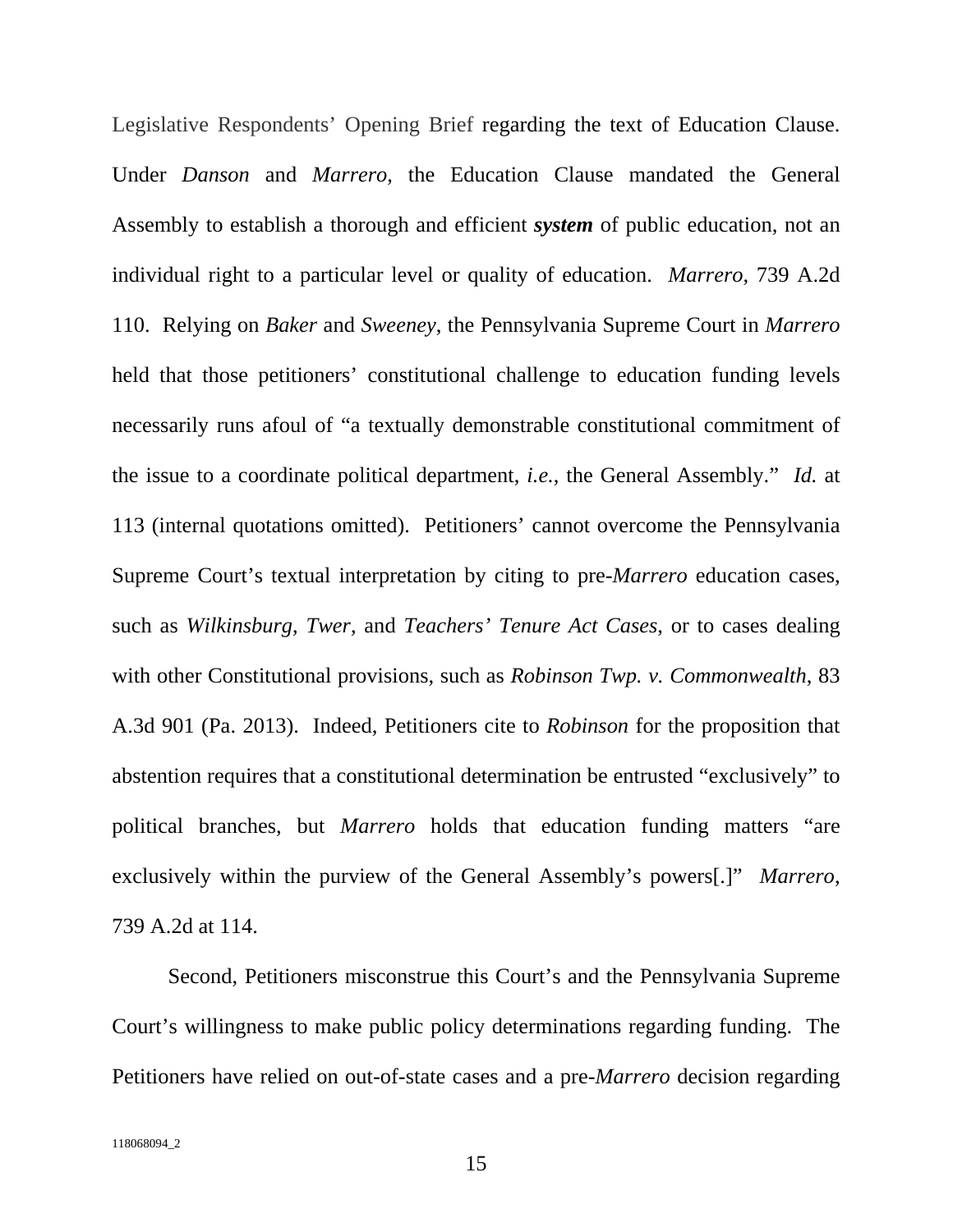the General Assembly's funding of the judicial branch to support their argument that the *Baker/Sweeney* factors weigh in favor of justiciability. *Commonwealth ex rel. Carroll v. Tate*, 274 A.2d 193 (Pa. 1971).

However, this analysis deliberately chooses to overlook that this Court handed down an opinion less than sixty days ago that engaged in a lengthy analysis of the justiciability of constitutional challenges to the General Assembly's funding determinations, and drew sharp contrast between challenges to judicial funding and non-judicial funding. *See Pennsylvania Envtl. Def. Found. v. Com.*, No. 228 M.D. 2012, --- A.3d ----, 2015 WL 79773, at \*20 (Pa. Commw. Ct. Jan. 7, 2015), *reargument denied* (Feb. 3, 2015). "[T]he Pennsylvania Supreme Court has been willing to involve itself in the General Assembly's fiscal decisions when they impact the **judiciary**, relying heavily on the need to preserve its independence[.]" *Id.* (reviewing the history of disputes over judicial funding, including *Commonwealth ex rel. Carroll v. Tate* (emphasis added)). Pennsylvania courts have "been cautious in intervening in funding disputes when it comes to matters outside the sphere of the judicial branch." *Id.* Indeed, in *Pennsylvania Envtl. Def. Found.*, this Court relied heavily on *Marrero* as an example of an instance where Pennsylvania courts declined to intrude on the General Assembly's non-judiciary funding determinations. *Id.* at \*\*20-21. *See also Mental Health Ass'n in Pennsylvania v. Corbett*, 54 A.3d 100, 104 (Pa. Commw. Ct. 2012) (finding non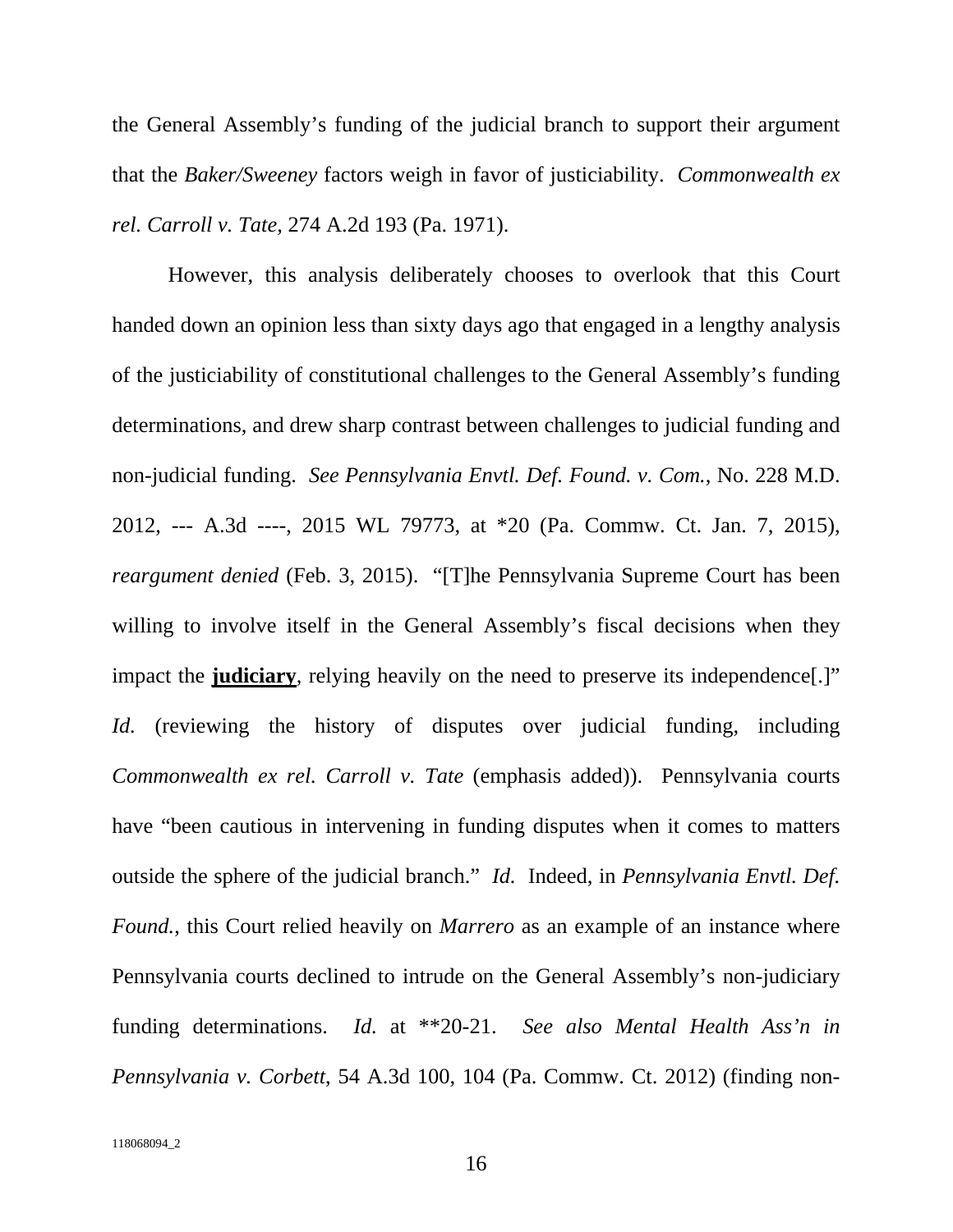justiciable a challenge to the inadequacy of funding for mental health and intellectual disability services).<sup>6</sup>

#### **C. The Court Must Reject Petitioners' Appeal To Public Policy.**

At the heart of this case lies a policy dispute over how public education should be financed. Some citizens, including the individual Petitioners, believe that public schools should be funded in a manner that reduces reliance on local property taxes and better achieves equality in total per-student education funding throughout the Commonwealth. Others believe equally strongly in the importance of local control, including that local school tax revenue should remain in the community, rather than being redistributed to fund schools in other parts of the Commonwealth. The issue of how to fund our public schools is a topic of intense public debate; indeed, it was one of the central issues in the recent gubernatorial election.

The funding system established by the Commonwealth represents the General Assembly's policy determination as to the appropriate method for funding public schools. While Petitioners repeatedly and disingenuously claim that resolving their claims "will not require public-policy judgments," such argument is an obvious façade. Indeed, pages upon pages of Petitioners' Brief (as well as the

 6 Moreover, as set forth herein, the remaining *Baker/Sweeney* factors weigh against judicial intervention. Education is not a fundamental individual right under the Pennsylvania Constitution and Petitioners have raised a constitutional challenge that requires public policy determinations that can only be managed by the legislature, not the judiciary.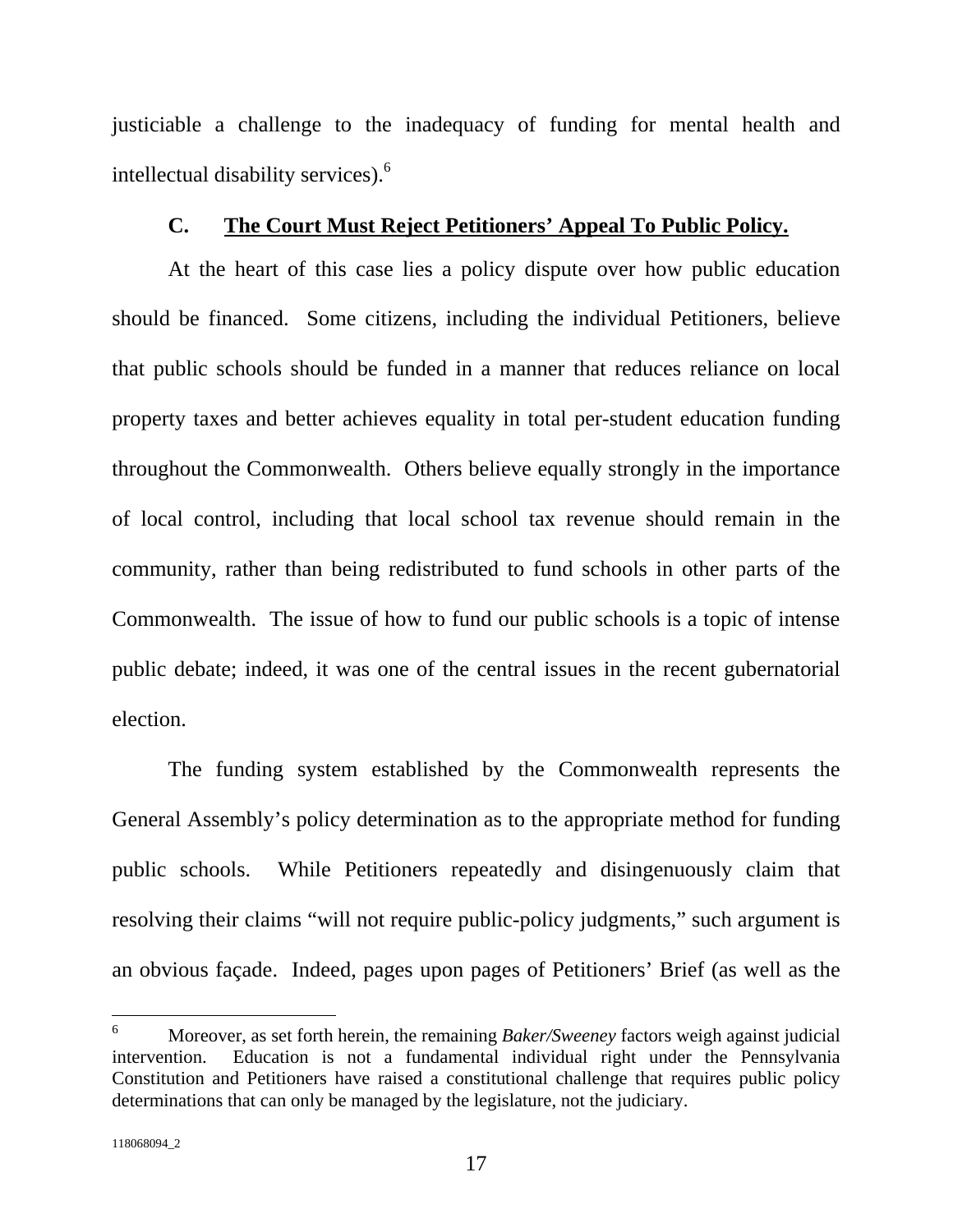Briefs submitted by their *amici*) are filled with appeals to public policy. Among other things, Petitioners contend that "Pennsylvania's public education system has defaulted on its obligations to our children" (Petitioners' Brief at 1); that Respondents are "[u]nmoved by this dire and deteriorating situation" (*id.*); that the current funding scheme "drastically underfunds school districts across the state" (*id.* at 2); that Pennsylvania's public education system is "perilously underfunded"; (*id.* at 21); and that preserving local control over education "is not a rational basis for the current funding scheme." (*id.* at 50).

Unable to maintain their charade for their entire Brief, Petitioners eventually let the proverbial "cat out of the bag" and concede that the problem of education funding "is 'multi-faceted' and relates to matters of public policy." [Petitioners' Brief at 32]. These policy issues must be addressed through the political process and not in civil litigation.

As noted in Legislative Respondents' Opening Brief, under Act 51, a bipartisan Basic Education Funding Commission has already begun its work of meeting and holding public hearings in an effort to develop and recommend a basic education funding formula and to identify factors that may be used to determine the distribution of basic education funding among Pennsylvania school districts. Moreover, Governor Wolf has proposed "The Pennsylvania Education Reinvestment Act," which would implement a 5% severance tax on gas extraction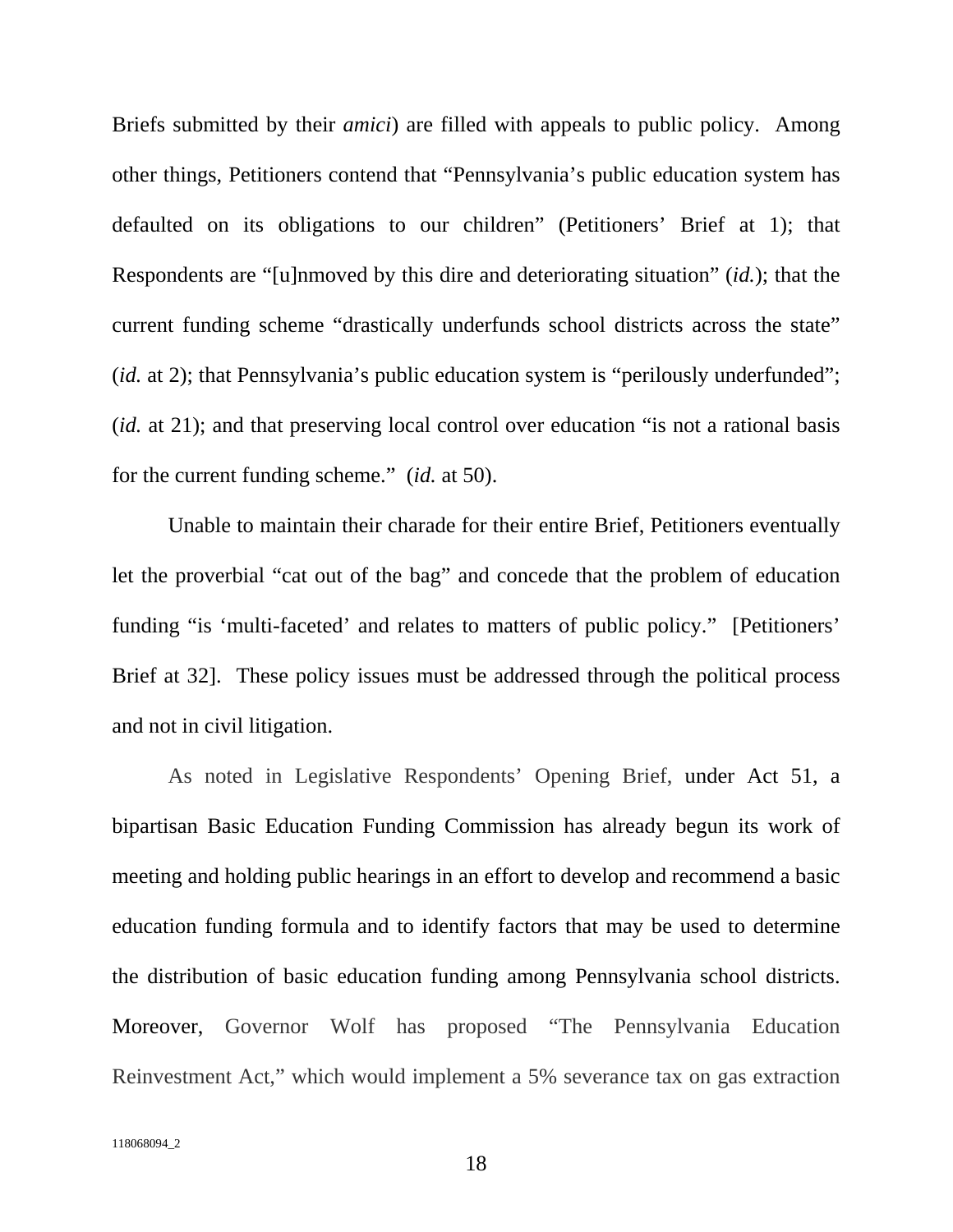and, according to the Governor, "would help increase the state's share of funding for schools" and help local districts "lower the tax burden on homeowners." *See*  http://www.wolfforpa.com/sections/blog/help-pass-pa-education-reinvestment-act. The Governor has urged the public to contact members of the state legislature to express support for his proposal.

Regardless of one's views on any specific funding proposal, the above exercises in democracy reflect exactly how such issues should – and, in accordance with *Marrero*, **must** – be resolved. The policy issue of how to fund public schools must be made by the General Assembly, acting as the voice of the people, rather than dictated by judges under the guise of constitutional interpretation.

# **D. Legislative Respondents have Satisfied the Requirements of The Pennsylvania Constitution by Adopting a "System" of Public Education.**

Petitioners argue that "[i]f this Court does not have the power to intervene under even these circumstances, then the Education Clause will be rendered meaningless." [Petitioners' Brief at 18]. Such sophistry is contrary to the clear precedent of the Supreme Court, which establishes that the Education Clause requires the legislature to establish a thorough and efficient *system* of public education. *Marrero*, 739 A.2d 110. The Education Clause has a function: It requires the General Assembly to maintain and support a system of public education.

19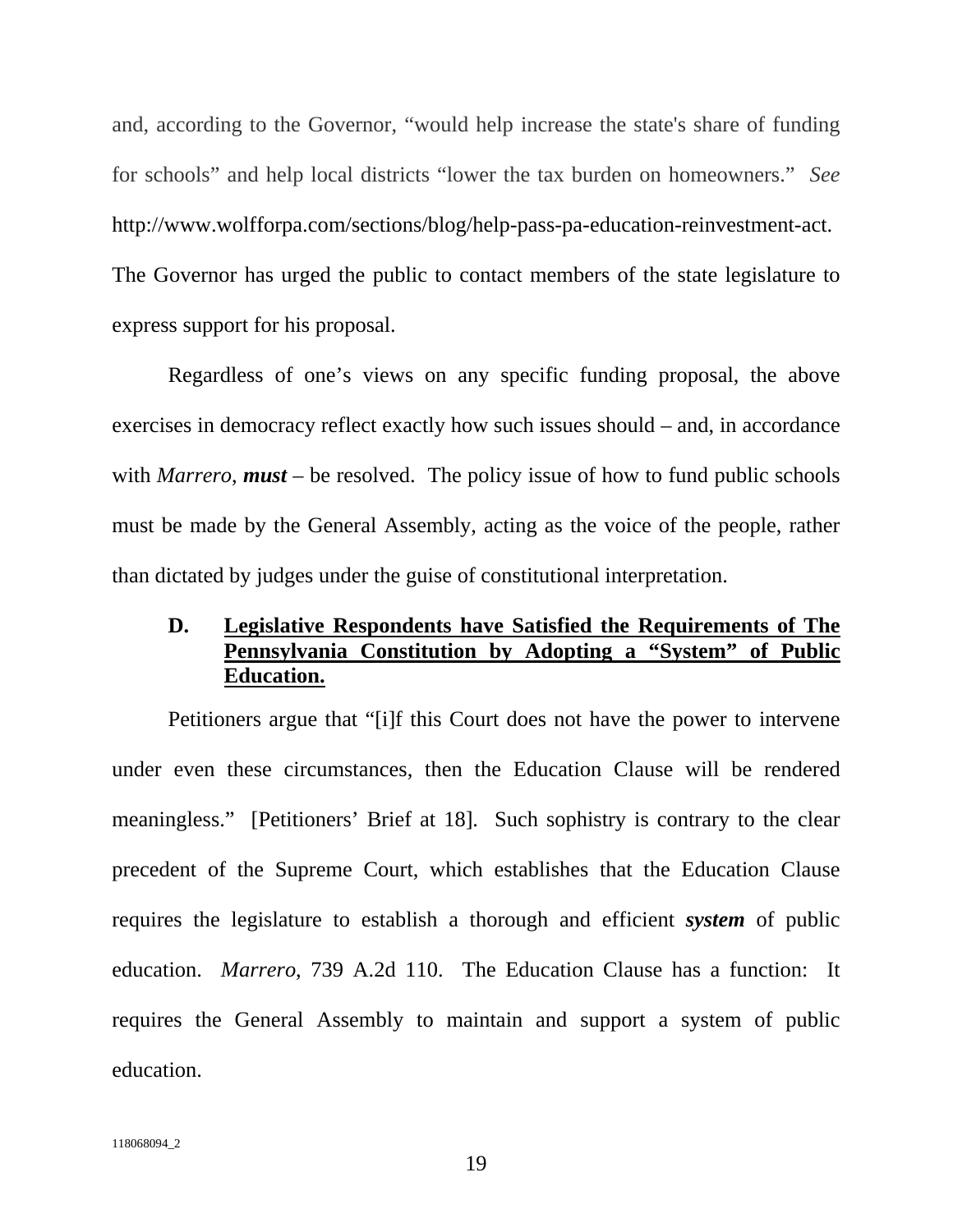By way of context, in *Walker v. Ross*, 36 A. 148, 149 (Pa. 1897), the Supreme Court noted that prior to the constitution of 1874, which added the clause that the General Assembly shall provide for the maintenance and support of a thorough and efficient system of public education, public schools were supported almost entirely through local funds. As a result, "[t]he school system had then been in operation 40 years, yet statistics demonstrated that a large percentage of even Pennsylvania born children grown to manhood and womanhood under the public school system were illiterate."<sup>7</sup> *Id*. The Education Clause sought to remedy that problem by setting up a statewide system to maintain and support public education.

Once such a system has been established, however, the General Assembly has fulfilled its constitutional duties so long as the enacted funding scheme "has a reasonable relation" to providing for the maintenance and support of a thorough and efficient system of public schools.<sup>8</sup> Marrero, 739 A.2d at 113. The Supreme Court has already expressly held that "[t]he Legislature has enacted a financing

<sup>—&</sup>lt;br>7 While the Petitioners allege numerous deficiencies and inadequacies that they believe to exist, they do not – and cannot – allege that the General Assembly has failed to establish a system for funding public education in the Commonwealth or that the majority of graduates from Pennsylvania public schools (or the Petitioner school districts) are illiterate. Instead, they ask this Court to engage in the decidedly non-judicial task of assessing whether the education being received in certain school districts is "adequate."

<sup>8</sup> The reasonable relation test is analogous to a rational basis standard. *Harrisburg School Dist. v. Zogby*, 828 A.2d 1079, 1088 (Pa. 2003) (rational basis standard is satisfied if the law "bear[s] a reasonable relationship to a legitimate state purpose.")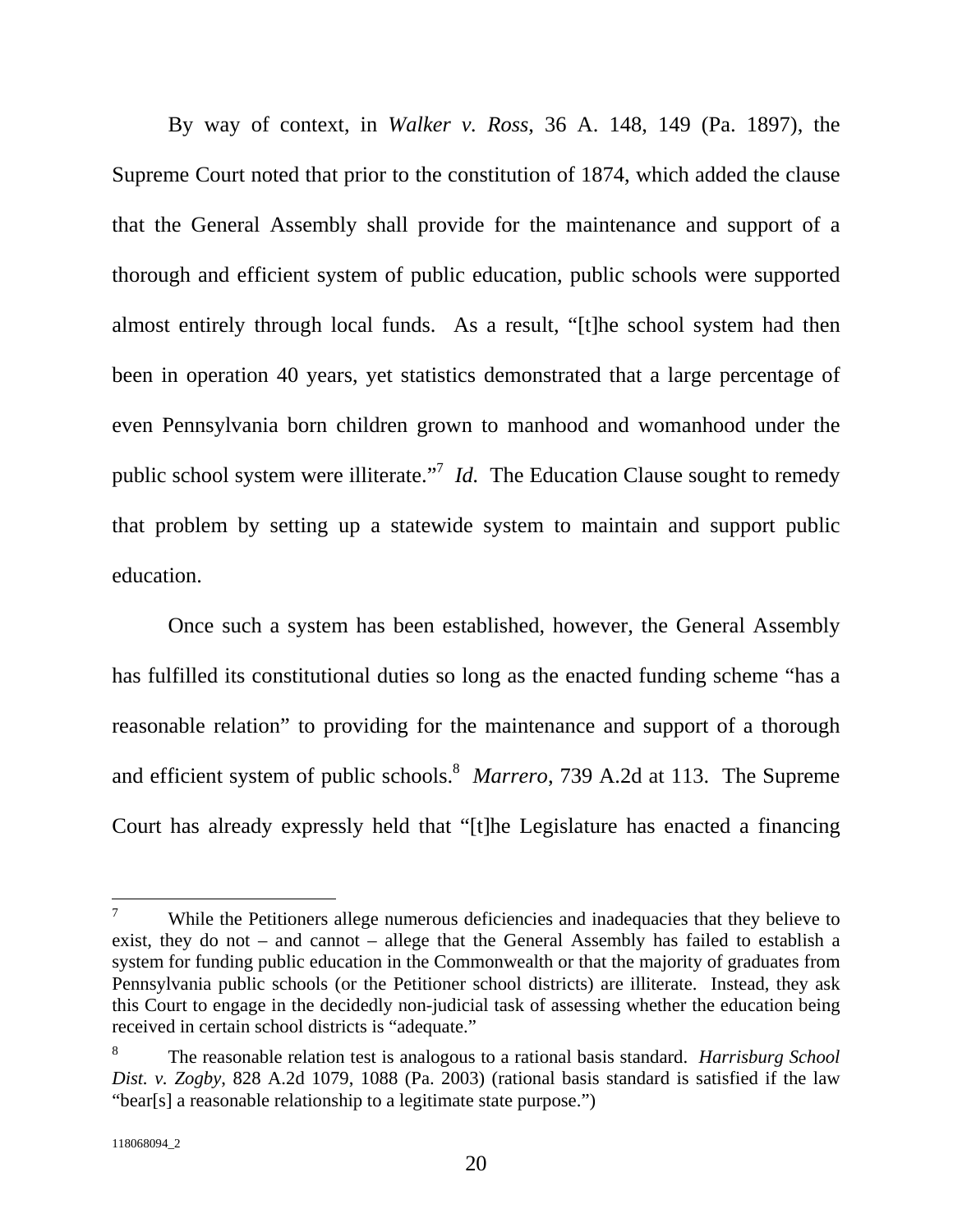scheme reasonably related to [the] maintenance and support of a system of public education in the Commonwealth of Pennsylvania." *Danson*, 399 A.2d at 367. Accordingly, and as discussed further in Legislative Respondents' Opening Brief and in following section of this Reply, Petitioners' argument that the Commonwealth's system for funding public education is irrational is foreclosed by binding Supreme Court precedent.

#### **E. Petitioners' Equal Protection Clause Challenge Also Fails To State A Justiciable Claim.**

## **1. Challenges to the Commonwealth's system for funding public education are not justiciable, irrespective of the particular legal theory being pursued.**

In *Marrero*, the Pennsylvania Supreme Court held that it was "unable to judicially determine what constitutes an 'adequate' education or what funds are 'adequate' to support such a program." 739 A.2d at 113-14. That such a challenge to the Commonwealth's education funding system raises an inherently political question does not and should not depend upon whether a particular claim is brought under the Education Clause, the Equal Protection Clause, or both.

Thus, while the petitioners in *Marrero* apparently relied entirely upon the Education Clause, the logic of the Supreme Court's holding applies with equal force to Petitioners' current claim under the Equal Protection Clause. As this Court held in *PARSS*, which *did* involve an Equal Protection count, "[b]ecause PARSS is making the same challenge as the plaintiffs did in *Marrero*, its claim is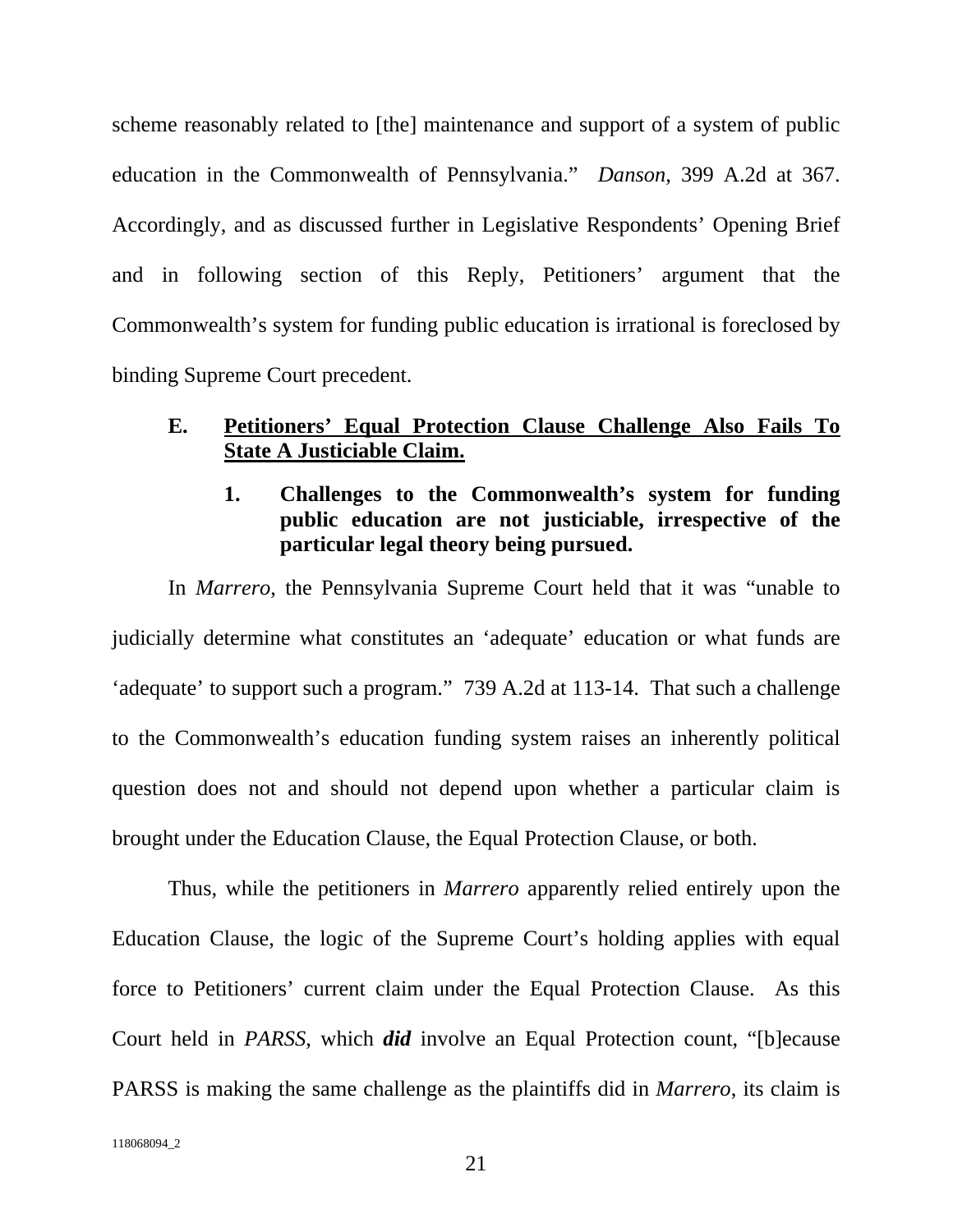also a political question and, correspondingly, makes it non-justiciable."<sup>9</sup> Slip. Op. at 109; *see also id.* at 13 ("*Marrero* holds that … what is 'thorough and efficient' education and whether it violates the Equal Protection provisions is nonjusticiable.")

## **2. Petitioners' Equal Protection Argument Is Subject To A "Rational Basis" Analysis.**

Petitioners are mistaken in arguing that their challenge to Pennsylvania' public education funding system is subject to a strict scrutiny analysis because education is a fundamental right. First, as demonstrated in Legislative Respondents' Opening Brief, Education is *not* a fundamental right in Pennsylvania. Moreover, even if it were, Petitioners' argument misses the mark because they have failed to identify any "classification" made by Respondents that impacts upon that right.

In arguing that education is a fundamental right, Petitioners rely almost entirely upon the case of *Wilkinsburg Educ. Ass'n v. Sch. Dist. Of Wilkinsburg*, 667 A.2d 5 (Pa. 1995). However, as President Judge Pellegrini explained in *PARSS*: "While our Supreme Court in *Wilkinsburg* did state in *dicta* that education was a fundamental right, it cannot fairly be read into that decision that it meant to

 $\overline{a}$ 

<sup>9</sup> Petitioners' insinuation on page 40 of its Brief that this Court's decision in *PARSS* would effectively "overrule *Danson*" is an absurd misreading of both *Danson* and *PARSS* and demonstrates the inescapable bind in which the Petitioners find themselves as a result of their inability to meaningfully distinguish *Marrero* and the other binding precedent precluding constitutional challenges to the Commonwealth's system for financing public education.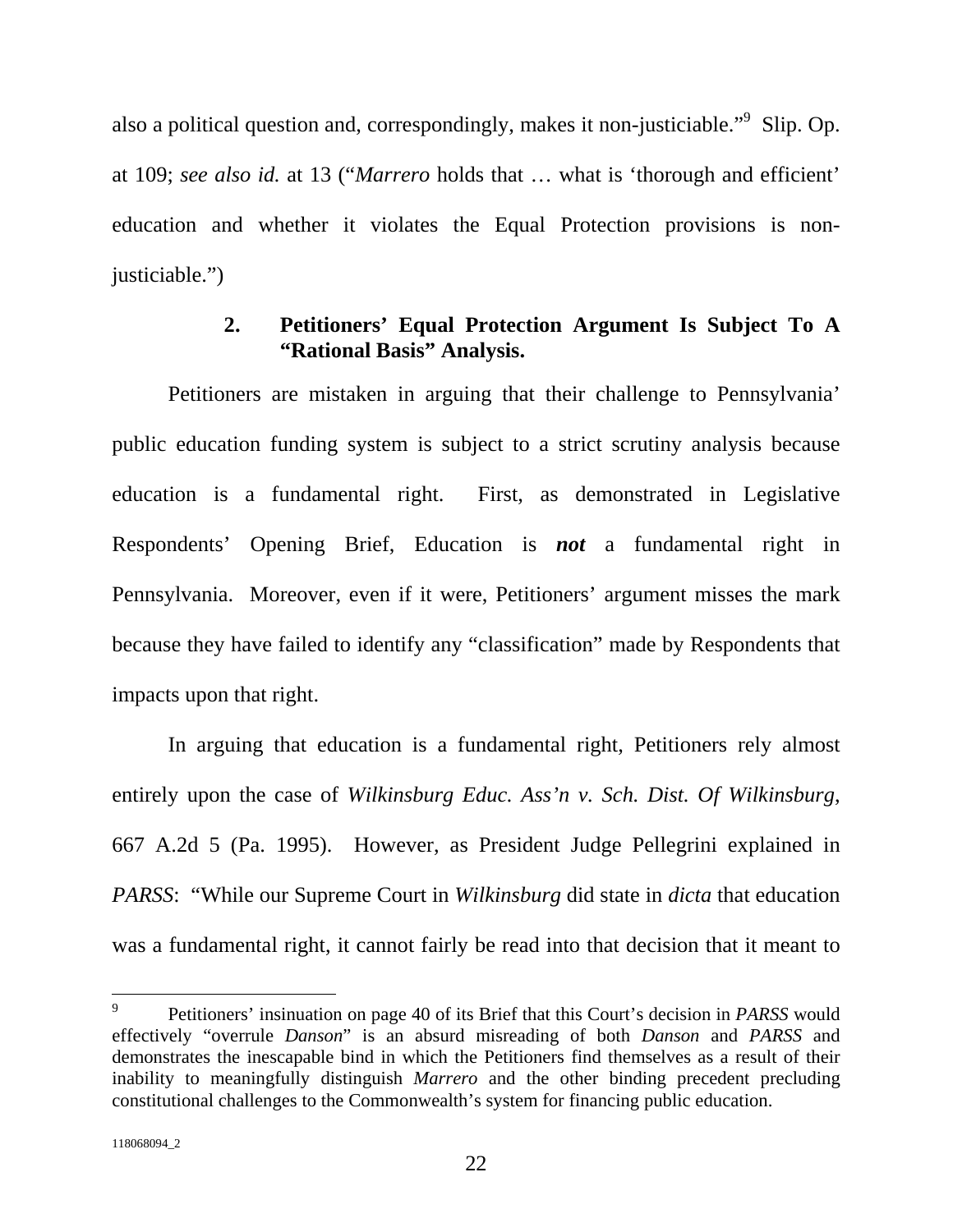reverse prior case law that education was not a fundamental right" or to hold that "a strict scrutiny standard should apply when reviewing the General Assembly's actions in funding education." Slip. Op. at 125-26.

In this regard, not only did the Supreme Court in *Danson* specifically apply a rational basis analysis to a similar funding challenge, this Court has repeatedly held in cases decided both before and after *Wilkinsburg* that education is *not* a fundamental right subject to strict scrutiny. Petitioners' only response to the multiple cases reaching that result is to simply argue that they believe this Court's analysis in each of those cases was wrong. Moreover, there is no allegation that Petitioners are not receiving an education, but rather that they are not receiving an "adequate education." Accordingly, for strict scrutiny analysis to apply, Petitioners must establish not only a fundamental right to an education, but a fundamental right to an "adequate education" as measured by the "inputs" and "outputs" cited by Petitioners.<sup>10</sup>

Furthermore, Petitioners' Equal Protection Clause argument is conceptually inappropriate, because Petitioners do not identify any "classification" present in the current public education funding system. The Equal Protection Clause does not apply to *every* deprivation of an individual's rights (fundamental or otherwise), but

<sup>10</sup> 10 Contrary to Petitioners' argument, *Harrisburg School Dist*., 828 A.2d at 1089 n. 14, does not hold that whether education is a fundamental right is an "open question," but merely stated that the Court did not need to address appellees' argument that it was, because the challenged legislation did not "infringe anyone's ability to receive an education."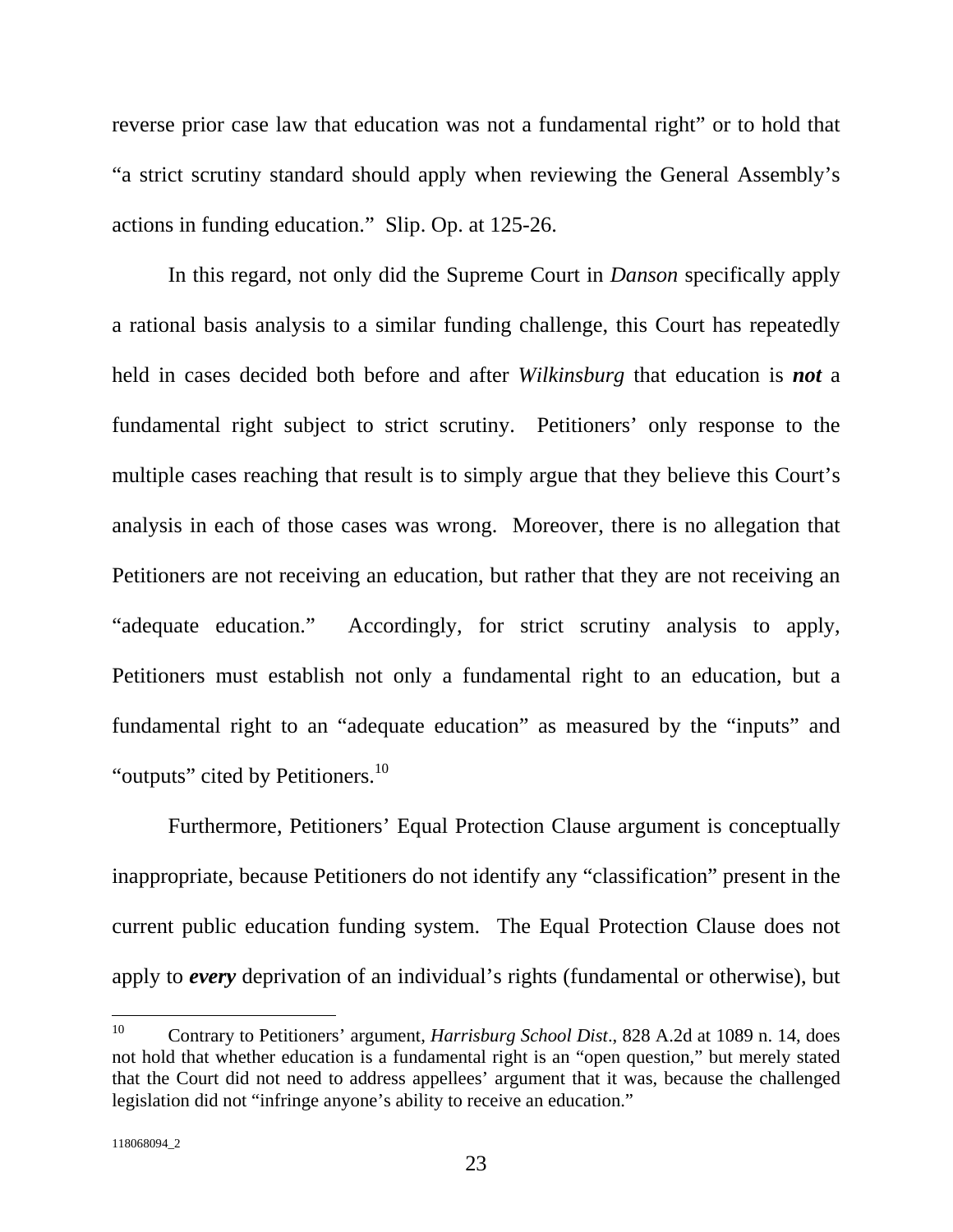only to deprivations caused by that individual's membership in a particular class. For instance, in *Gondelman v. Commonwealth*, 554 A.2d 896 (Pa. 1989), cited by Petitioners, the Court stated that "[a]ny concern for a functional separation of powers is, of course, overshadowed if *the classification* impinges upon the exercise of a fundamental right, or affects a suspect class." *Id.* at 899 (emphasis added).

In *Gondelman*, which involved a challenge to a mandatory retirement age for judges, the classification was individuals age seventy or older. *Id.* at 897. In this case, by contrast, the education funding system imposes no discernible classification. Instead, Petitioners are apparently arguing "disparate impact," which is no longer a viable theory in Pennsylvania. *Meggett*, 892 A.2d at 888 n.31; *Washington v. Davis*, 426 U.S. 229, 239 (1976). Moreover, even under a disparate impact analysis it is impossible to identify a classification of persons who have been treated differently, other than an amorphous one that has been cobbled together solely for litigation purposes, *e.g.*, "persons who live in school districts with low property tax bases." $^{11}$ 

 $11$ 11 Notably, the Equal Protection Clause argument *rejected* by the Supreme Court in *Danson* was plainly more cohesive than the one advanced by Petitioners in this case, because the *Danson* case alleged "a statutory classification between the Philadelphia School District and all other state school districts" by preventing the Philadelphia School District from levying taxes. *See Danson*, 399 A.2d at 369 (Manderino, J. dissenting).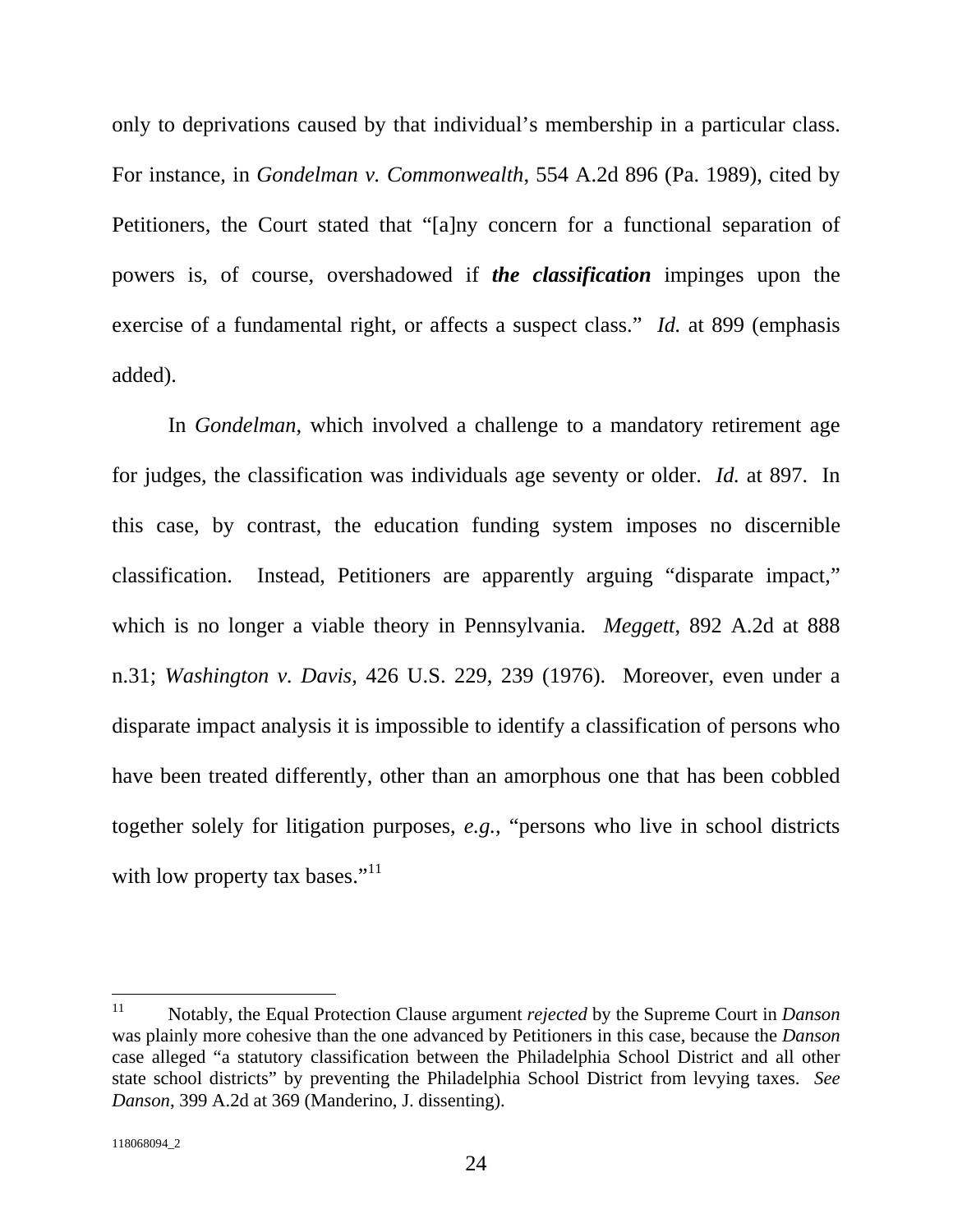Yet, many of the Petitioners arguments regarding the alleged inadequacy of Pennsylvania's education system do not relate solely to the disparate treatment of any class, but attempt to address alleged system-wide educational deficiencies. [*See*, *e.g.*, Petitioners' Brief at 43 (alleging that 50 percent of students taking the Keystone exams in biology, 36 percent of students taking the Keystone exams in math, and 25 percent of students taking the Keystone exams in literature fail to achieve a proficient score)]. Simply put, the Equal Protection Clause is not an appropriate vehicle for a policy challenge to Pennsylvania's education funding system.

## **3. Petitioners' argument that the system for funding public education lacks a rational basis is foreclosed by** *Danson.*

Petitioners alternatively argue that a preference for local control "is not even a rational basis" for the public education system adopted by the General Assembly. However, such argument is foreclosed by the Supreme Court's contrary decision in *Danson*, in which the Supreme Court rejected an Equal Protection Clause challenge, specifically finding that Pennsylvania's use of a system that depended upon federal, state and local revenue is "reasonably related to [the] maintenance and support of a system of public education in the Commonwealth of Pennsylvania." 399 A.2d at 367; *see also Marrero*, 739 A.2d at 133. The *Danson* Court *specifically noted* the historic importance of preserving local control over education "to meet diverse local needs." 399 A.2d at 367.

118068094\_2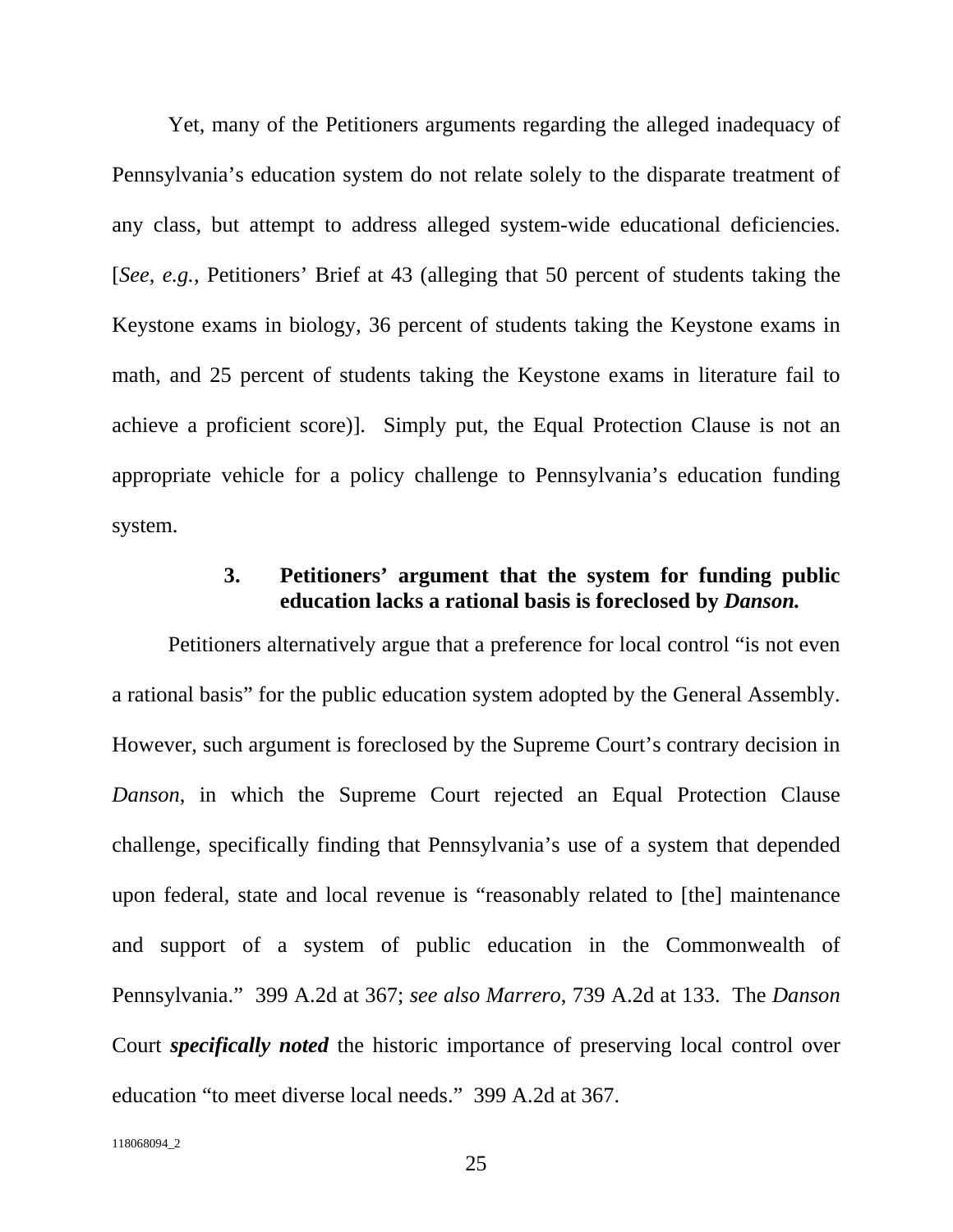Petitioners try to avoid the clear and unambiguous holding of *Danson* by contending that Legislative Respondents "gloss over" what is meant by "local control." However, Petitioners' argument is entirely circular, *i.e.*, that local control is illusory because it assumes that students are already receiving a "basic" or "adequate" education from the state. Of course, accepting such an argument would contravene the very principles underlying *Marrero* and *Danson* – that a court cannot judicially determine what constitutes a "basic" or "adequate" education.<sup>12</sup>

Once again, the argument advanced by Petitioners is merely a public policy disagreement. It cannot credibly be argued that no rational person could favor a funding system that keeps local tax revenues under the control of local school districts. Furthermore, Petitioners completely fail to address the argument set forth on pages 36-39 of Legislative Respondents' Opening Brief, *i.e.*, that the averments regarding the diverse budget-cutting strategies adopted by Petitioner school districts confirm, rather than disprove, the primary role of local educators in choosing how to best utilize available education funds and, therefore, reflect the very essence of "local control." In short, Petitioners' disagreement with the

<sup>12</sup> Notably, one of the Petitioners' arguments is that local control is illusory because lowwealth districts are "restricted by Act 1 from raising property taxes more than a *de minimis*  amount…." [Petitioners' Brief at 51]. However, Act 1 does not contain an absolute prohibition against such tax increases. Instead, Act 1 provides that such increases may not take place without a voter referendum, in which a majority of the electors voting on the question approve the increase. 53 P.S. § 6926.333(c). Of course, this does not eliminate local control, but rather places authority directly within the hands of the local electorate.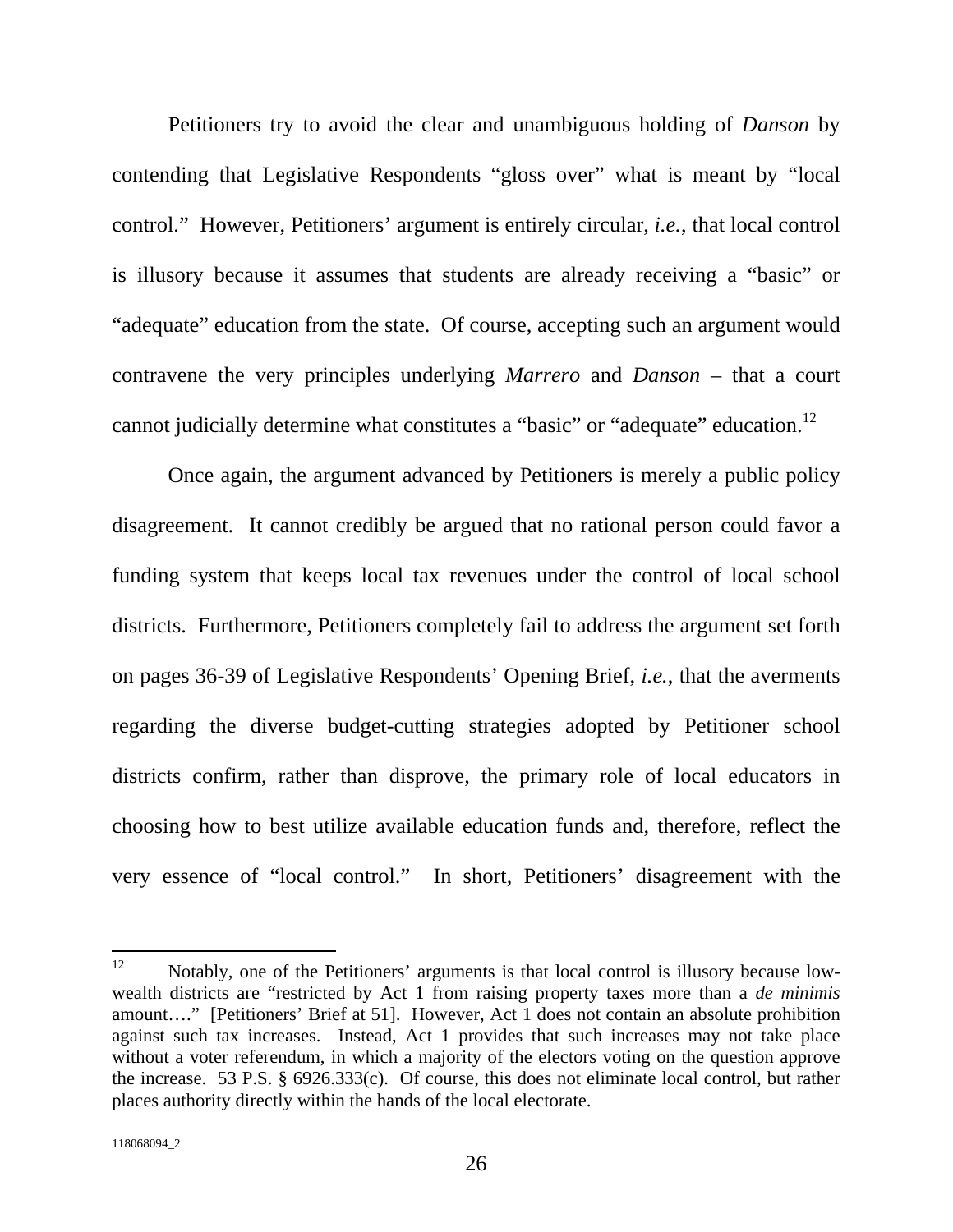funding system enacted by the General Assembly is not a sufficient reason for determining that such system lacks any rational basis.

#### **F. Petitioners Mischaracterize The Relief They Are Seeking**

Finally, in order to make their Petition appear more palatable and at least somewhat consistent with prior precedent, Petitioners repeatedly misconstrue the relief actually being sought in the Petition. For instance, Petitioners' Brief claims that "Petitioners are not asking the Court to interfere with the budgeting process…" [Petitioners' Brief at 31]. However, such statement is a blatant mischaracterization of the relief they are actually seeking. Read as a whole, it is clear that Petitioners seek declaratory and injunctive relief that would implode the funding system that has been adopted by Pennsylvania's elected representatives and require it to be replaced with a system that would achieve Petitioners' stated policy objective of increasing the overall level of education funding and/or redistributing local school tax revenue throughout the Commonwealth. It is harder to imagine a clearer example of attempting to "interfere with the budgeting process."

In fact, while Petitioners strive to create the impression that the relief they are seeking is limited to a mere declaration that the current funding system is unconstitutional – which would itself be a drastic remedy – some of the relief demanded could hardly be more extreme. Petitioners seek a declaration that the

27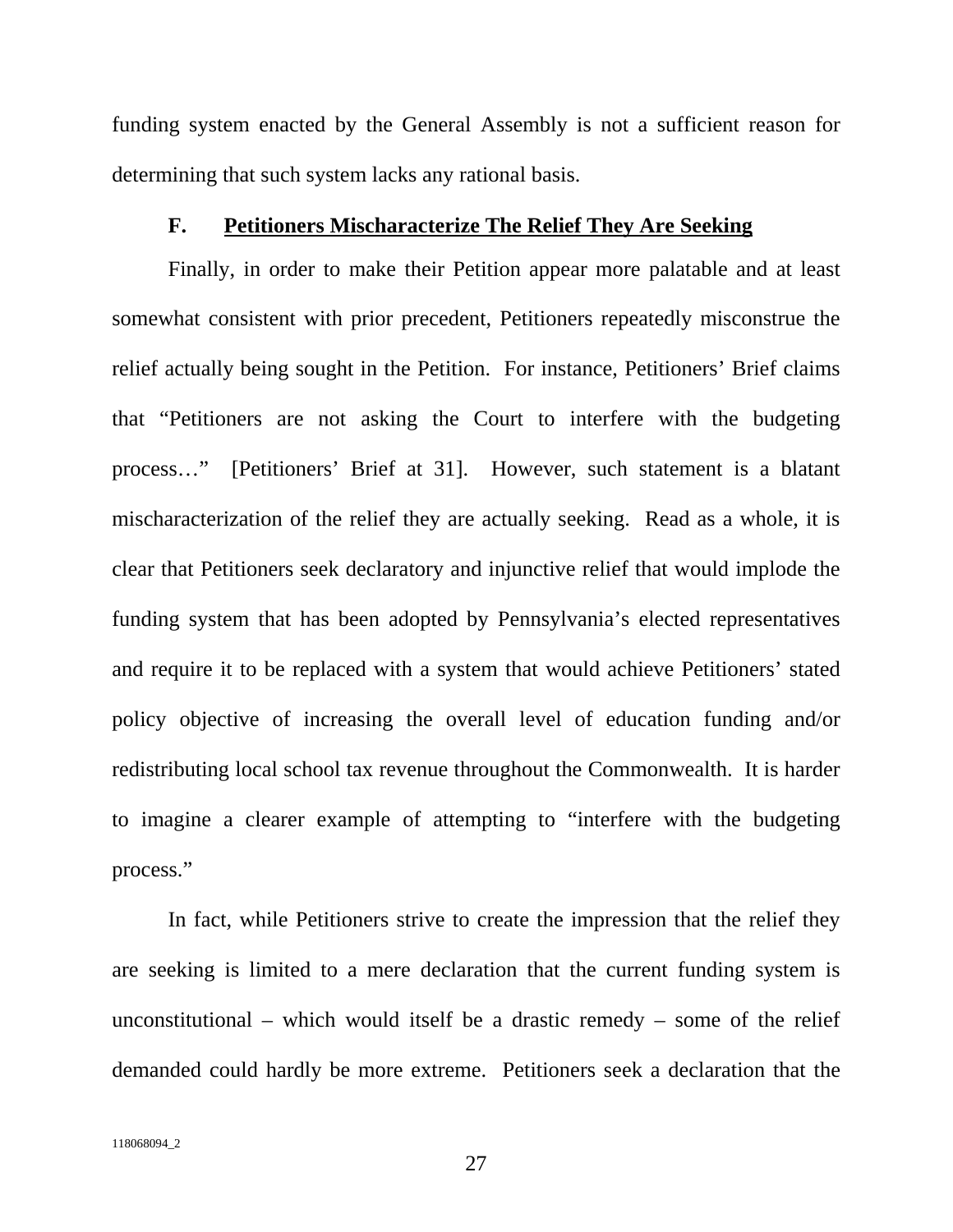Constitution "requires Respondents to provide school districts with the support necessary to ensure that *all students in Pennsylvania* have the opportunity to obtain an adequate education that will enable them to meet state academic standards and participate meaningfully in the economic, civic, and social activities of our society." [Petition, ¶ 314 (emphasis added)].

As a final point, by relying upon state assessments as the standard to judge constitutional compliance, Petitioners plainly are seeking not only equality of opportunity, but equality of outcome. However, the judiciary can no more "ensure" this result than it can ensure that every Pennsylvanian will "have the opportunity" to be safe on the streets, to have a supportive family, or to find and maintain a high paying job. While these are certainly goals to be strived for, it is up to Pennsylvania's elected officials and their designees to adopt the policies and standards that they believe are best suited to achieve these laudable aims. The judiciary cannot require compliance with a particular set of educational standards, or a particular philosophy for funding public schools, under the guise of constitutional interpretation.

28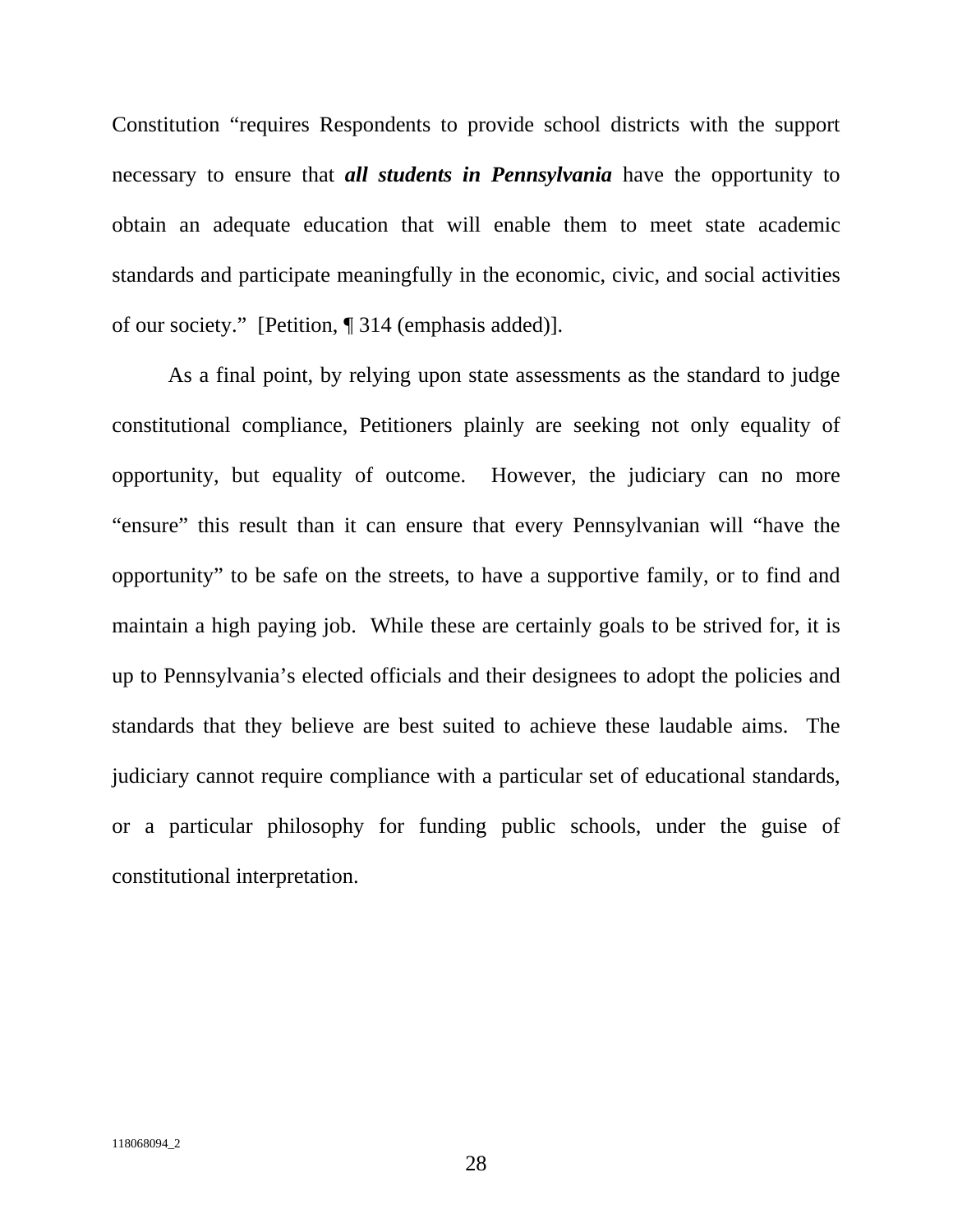#### **III. CONCLUSION**

For all of the reasons stated herein, as well as in Legislative Respondents' Opening Brief, and the Preliminary Objections by the Executive Branch Respondents, Legislative Respondents' Preliminary Objections should be sustained and the Petition should be dismissed with prejudice.

#### DILWORTH PAXSON LLP

BY: /s/ Patrick M. Northen

 Lawrence G. McMichael PA I.D. No. 28550 Patrick M. Northen PA I.D. No. 76419 1500 Market Street, Suite 3500E Philadelphia, PA 19102-2101 215-575-7000 *Attorneys for Legislative Respondents*